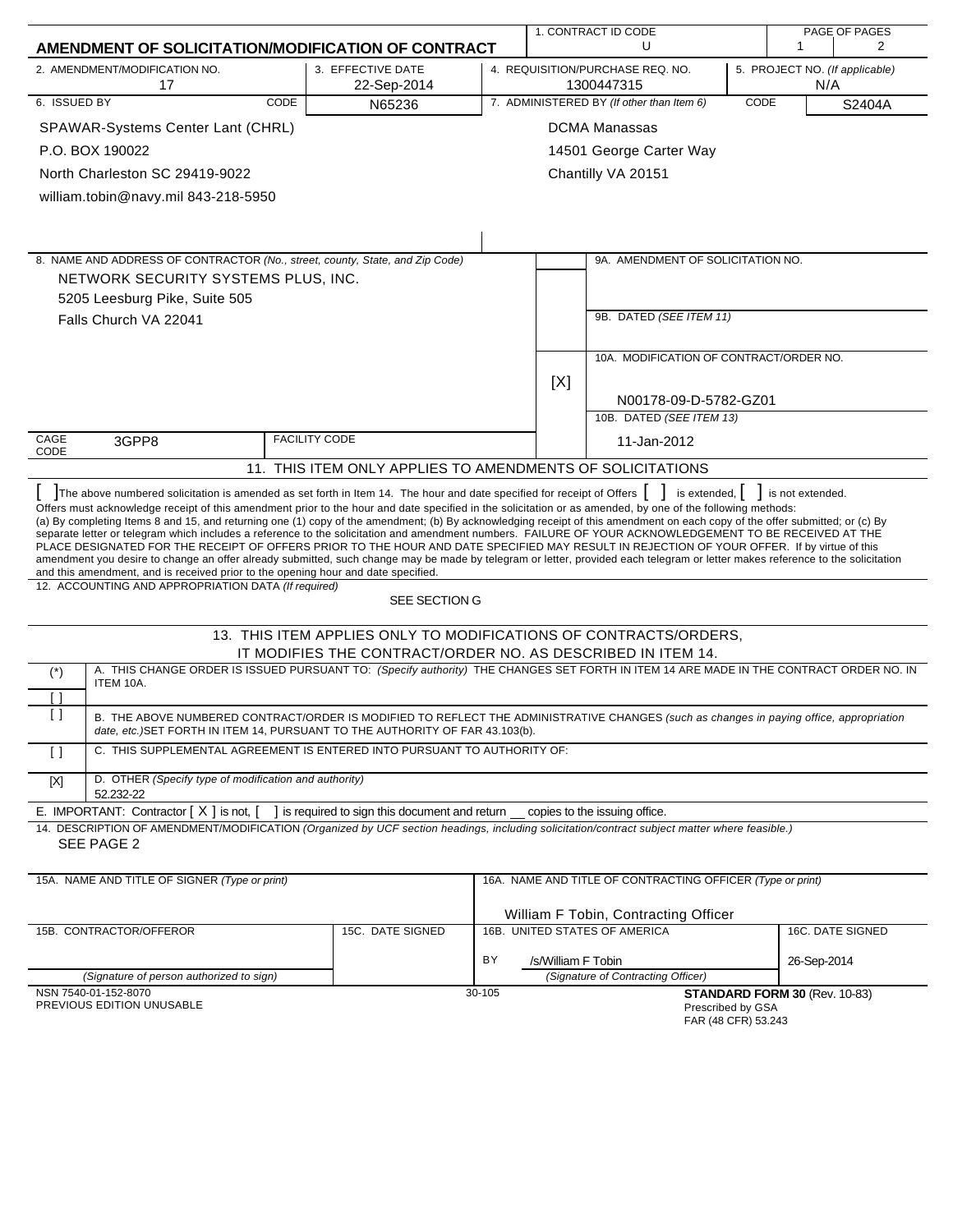| l CON <sup>-</sup><br>'TRACT NO. | NO.<br><b>ORDER</b><br>.IVERY<br>DELI | AMENDMENT/MODIFICATION NO. | <b>PAGE</b> | ' FINAL |
|----------------------------------|---------------------------------------|----------------------------|-------------|---------|
| N00178-09-D-5782                 | GZ01                                  |                            | 2 of 2      |         |

### **GENERAL INFORMATION**

The purpose of this modification is to incrementally fund this task order. Accordingly, said Task Order is modified as follows: A conformed copy of this Task Order is attached to this modification for informational purposes only.

The Line of Accounting information is hereby changed as follows:

The total amount of funds obligated to the task is hereby increased from \$6,645,278.07 by \$1,816,749.63 to \$8,462,027.70.

| <b>CLIN/SLIN</b> | Type Of Fund | From $(\$)$ | By()         | To $($ math) |
|------------------|--------------|-------------|--------------|--------------|
| 400404           | O&MN,N       | 0.00        | 79,883.00    | 79,883.00    |
| 400405           | O&MN,N       | 0.00        | 31,866.63    | 31,866.63    |
| 400406           | O&MN,N       | 0.00        | 1,700,000.00 | 1,700,000.00 |
| 600402           | O&MN,N       | 0.00        | 5,000.00     | 5,000.00     |

The total value of the order is hereby increased from \$32,964,438.00 by \$0.00 to \$32,964,438.00.

The Period of Performance of the following line items is hereby changed as follows:

| <b>CLIN/SLIN</b><br>From |  |
|--------------------------|--|
|--------------------------|--|

These are severable services and the performance period of this order crosses the physical year in which the funds expires (30 September 2014); therefore, P.L. 105-85 applies. (The below clause applied to SLIN 400405 thur SLIN 400407 and 600402.)

Added \$79,883 to CLIN/SLIN 400405. Added \$31,866.63 to CLIN/SLIN 400406. Added \$1,700,000.00 to CLIN/SLIN 400407. Added \$5,000.00 to CLIN/SLIN 600402.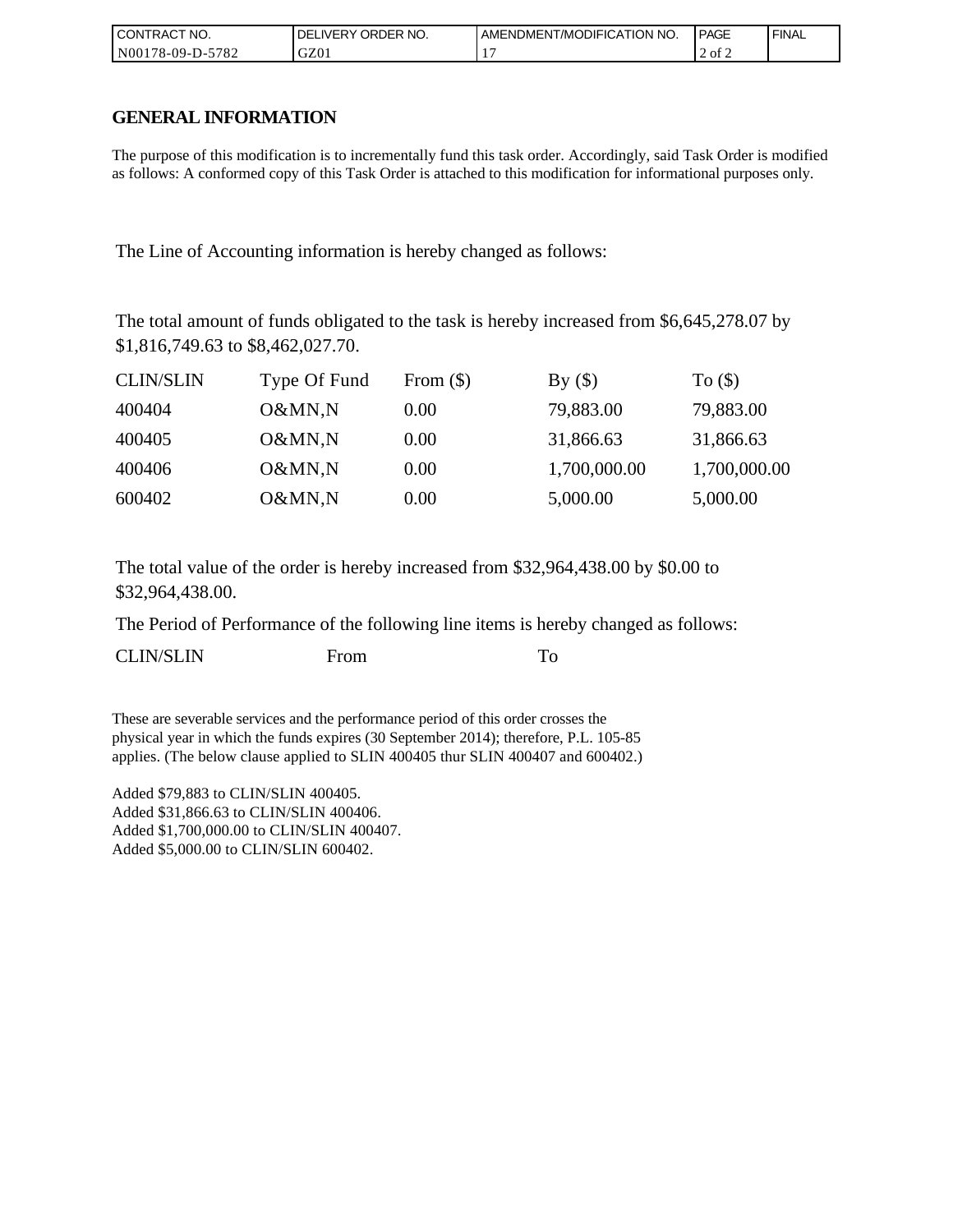| <b>'TRACT NO.</b><br>LCON.                           | <b>ORDER</b><br>NO.<br>DEI<br>.VERY | <b>TION NO.</b><br>ODIFICA<br>AMENDMENT/MC | <b>PAGE</b><br>$\sim$ $\sim$ | <b>FINAL</b> |
|------------------------------------------------------|-------------------------------------|--------------------------------------------|------------------------------|--------------|
| 5707<br>I N00<br>$.8 - 09 - \Gamma$<br>- 11 -<br>104 | GZ01                                |                                            | $\sim$<br>ОI<br><u>.</u>     |              |

# **SECTION B SUPPLIES OR SERVICES AND PRICES**

CLIN - SUPPLIES OR SERVICES

```
For Cost Type Items:
```

| Item | PSC  | Supplies/Services                                                                   |          | Qty Unit Est. Cost Fixed Fee                      | CPFF                                       |
|------|------|-------------------------------------------------------------------------------------|----------|---------------------------------------------------|--------------------------------------------|
|      |      |                                                                                     |          |                                                   |                                            |
| 4001 | R425 | IA Support (Fund Type - TBD) 1.0 LO \$7,328,169.00 \$319,542.00 \$7,647,711.00      |          |                                                   |                                            |
|      |      | 400101 R425 ACRN:AA PR 1300239279 (Fund Type -<br>OTHER)                            |          |                                                   |                                            |
|      |      | 400102 R425 ACRN:AB PR 1300286595 (Fund Type -<br>OTHER)                            |          |                                                   |                                            |
| 4002 |      | R425 IA Support (Fund Type - TBD) 1.0 LO \$7,498,166.00 \$366,636.00 \$7,864,802.00 |          |                                                   |                                            |
|      |      | 400201 R425 ACRN: AC PR: 1300298860 (Fund Type -<br>OTHER)                          |          |                                                   |                                            |
|      |      | 400202 R425 ACRN: AF PR: 1300319971 (Fund Type -<br>OTHER)                          |          |                                                   |                                            |
|      |      | 400203 R425 ACRN: AE PR: 1300332147 (Fund Type -<br>OTHER)                          |          |                                                   |                                            |
|      |      | 400204 R425 ACRN: AG PR: 1300354996 (Fund Type -<br>OTHER)                          |          |                                                   |                                            |
|      |      | 400205 R425 ACRN: AH PR: 1300354996 (Fund Type -<br>OTHER)                          |          |                                                   |                                            |
| 4003 |      | R425 IA Support (Fund Type - TBD) 1.0 LO \$7,672,265.00 \$333,893.00 \$8,006,158.00 |          |                                                   |                                            |
|      |      | 400301 R425 ACRN: AJ PR: 1300373150 (Fund Type -<br>OTHER)                          |          |                                                   |                                            |
|      |      | 400302 R425 ACRN: AK PR: 1300373150 (Fund Type -<br>OTHER)                          |          |                                                   |                                            |
|      |      | 400303 R425 ACRN: AJ PR: 1300373150 (Fund Type -<br>OTHER)                          |          |                                                   |                                            |
|      |      | 400304 R425 ACRN: AM PR: 1300394554 (Fund Type -<br>OTHER)                          |          |                                                   |                                            |
|      |      | 400305 R425 ACRN AN PR 1300415544 (O&MN, N)                                         |          |                                                   |                                            |
|      |      | 400306 R425 ACRN AP PR 1300436371 (O&MN, N)                                         |          |                                                   |                                            |
|      |      | 400307 R425 ACRN AQ PR 1300436371 (O&MN, N)                                         |          |                                                   |                                            |
| 4004 |      | R425 IA Support (Fund Type - TBD)                                                   |          | 1.0 LO \$7,850,571.00 \$341,316.00 \$8,191,887.00 |                                            |
|      |      | 400401 R425 ACRN AR PR1300443439 (O&MN, N)                                          |          |                                                   |                                            |
|      |      | 400402 R425 ACRN AS PR1300443439 (O&MN, N)                                          |          |                                                   |                                            |
|      |      | 400403 R425 ACRN AT PR1300443439 (O&MN, N)                                          |          |                                                   |                                            |
|      |      | 400404 R425 ACRN AU PR 1300447315 (O&MN, N)                                         |          |                                                   |                                            |
|      |      | 400405 R425 ACRN AV PR 1300447315 (O&MN, N)                                         |          |                                                   |                                            |
|      |      | 400406 R425 ACRN AW PR 1300447315 (O&MN, N)                                         |          |                                                   |                                            |
| 4005 | R425 | IA Support (Fund Type - TBD)                                                        | $1.0$ LO |                                                   | \$8,033,188.00 \$348,911.00 \$8,382,099.00 |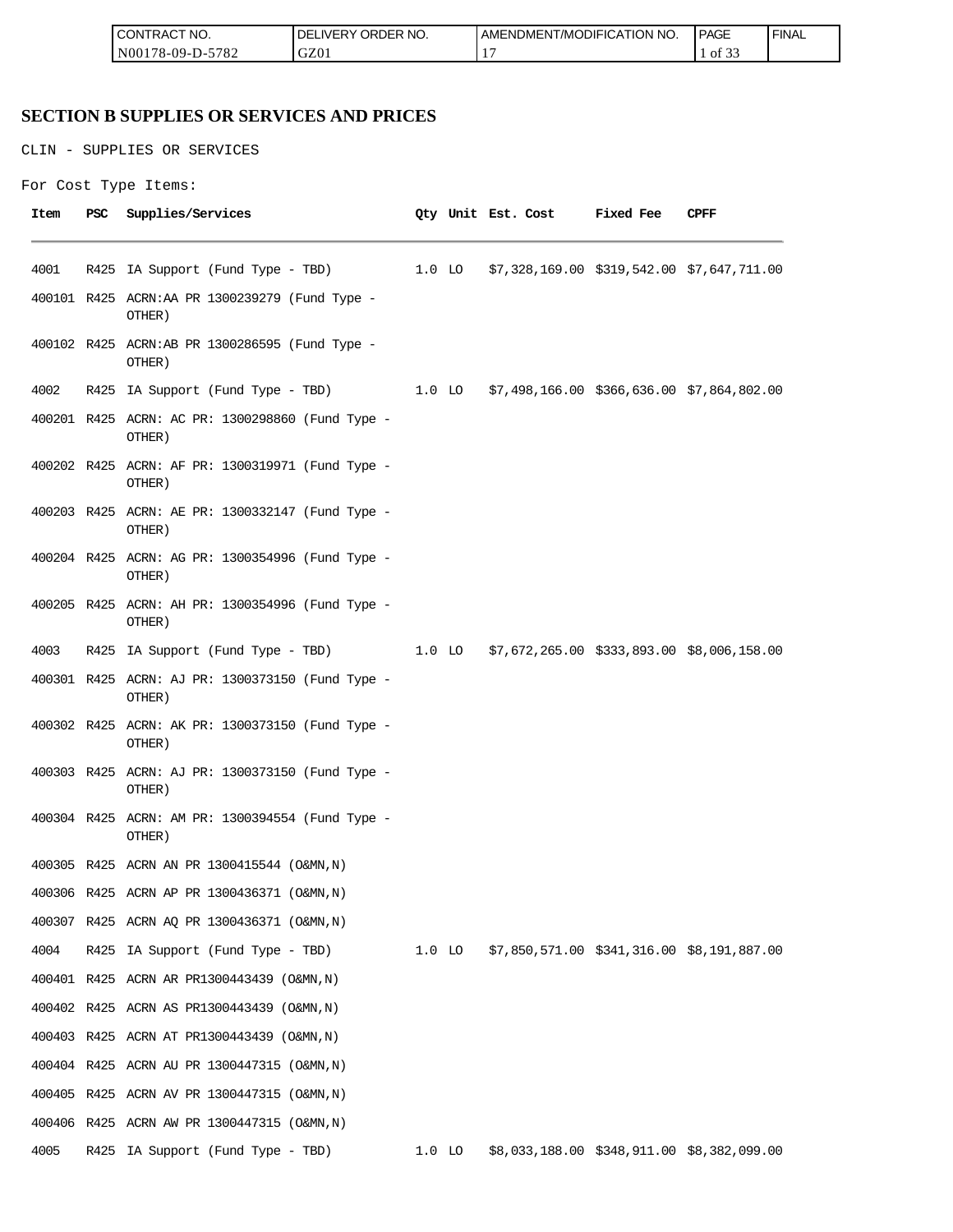| 'NO.<br><b>CONTRACT</b>                | ORDER NO.<br>DEI<br><b>NERY</b> | AMENDMENT/MODIFICATION NO. | <b>PAGE</b>                        | <b>FINAL</b> |
|----------------------------------------|---------------------------------|----------------------------|------------------------------------|--------------|
| 5782<br>N001<br>'78-09-D- <sub>~</sub> | GZ01                            | -                          | $\sim$ $\sim$ $\sim$<br>of.<br>. ٻ |              |

**Item PSC Supplies/Services Qty Unit Est. Cost Fixed Fee CPFF**

Option

#### For ODC Items:

| Item   | <b>PSC</b> | Supplies/Services                           | 0ty | Unit | Est. Cost    |
|--------|------------|---------------------------------------------|-----|------|--------------|
| 6001   | R425       | IA Support (Fund Type - TBD)                | 1.0 | LO   | \$313,470.00 |
| 600101 | R425       | ACRN: AB PR 1300286595 (Fund Type - OTHER)  |     |      |              |
| 6002   | R425       | IA Support (Fund Type - TBD)                | 1.0 | LO   | \$313,470.00 |
| 600201 | R425       | ACRN: AC PR: 1300298860 (Fund Type - OTHER) |     |      |              |
| 600202 | R425       | ACRN: AH PR: 1300354996 (Fund Type - OTHER) |     |      |              |
| 6003   | R425       | IA Support (Fund Type - TBD)                | 1.0 | LO   | \$313,470.00 |
| 600301 | R425       | ACRN: AJ PR: 1300373150 (Fund Type - TBD)   |     |      |              |
| 600302 | R425       | ACRN: AP PR:1300436371 (O&MN, N)            |     |      |              |
| 6004   | R425       | IA Support (Fund Type - TBD)                | 1.0 | LO   | \$313,470.00 |
| 600401 | R425       | ACRN AS PR 1300443439 (O&MN, N)             |     |      |              |
| 600402 | R425       | ACRN AW PR 1300447315 (O&MN, N)             |     |      |              |
| 6005   | R425       | IA Support (Fund Type - TBD)                | 1.0 | LO   | \$313,470.00 |
|        |            | Option                                      |     |      |              |

#### 5252.216-9204 LEVEL OF EFFORT--FEE ADJUSTMENT FORMULA (MAR 1994)

(a) Subject to the provisions of the "Limitation of Cost" or "Limitation of Funds" clause (whichever is applicable to this contract), it is hereby understood and agreed that the fixed fee is based upon the Contractor providing the following number of staff-hours of direct labor, hereinafter referred to as X, at the estimated cost and during the term of this contract specified elsewhere herein:

[Contractor shall insert number of estimated direct labor staff hours]

| Total Staff-Hours (X)* Total Prime Staff-Hours Fixed Fee**                                 |  |
|--------------------------------------------------------------------------------------------|--|
| *(inclusive of Prime and any proposed Subcontractor(s))                                    |  |
| Base Period __________ _________ ________                                                  |  |
| Option 1 _________ _________ ______                                                        |  |
| Option 2 _________ _________ ______                                                        |  |
| Option 3 _________ _________ ______                                                        |  |
| Option 4 _________ _________ ______                                                        |  |
| **Contractor is to identify basis for fixed fee amount: Prime Hours Only Total Staff-Hours |  |

The Contractor agrees to provide the total level of effort specified above in performance of work described in Sections "B" and "C" of this contract.

(b) Of the total staff-hours of direct labor set forth above, it is estimated that \_\_ staff-hours are competitive time (uncompensated overtime). Competitive time (uncompensated overtime) is defined as hours provided by personnel in excess of 40 hours per week without additional compensation for such excess work. All other effort is defined as compensated effort. If no amount is indicated in the first sentence of this paragraph, competitive time (uncompensated overtime) effort performed by the contractor shall not be counted in fulfillment of the level of effort obligations under this contract.

(c) Effort performed in fulfilling the total level of effort obligations specified above shall only include effort performed in direct support of this contract and shall not include time and effort expended on such things as local travel from an employee's residence to their usual work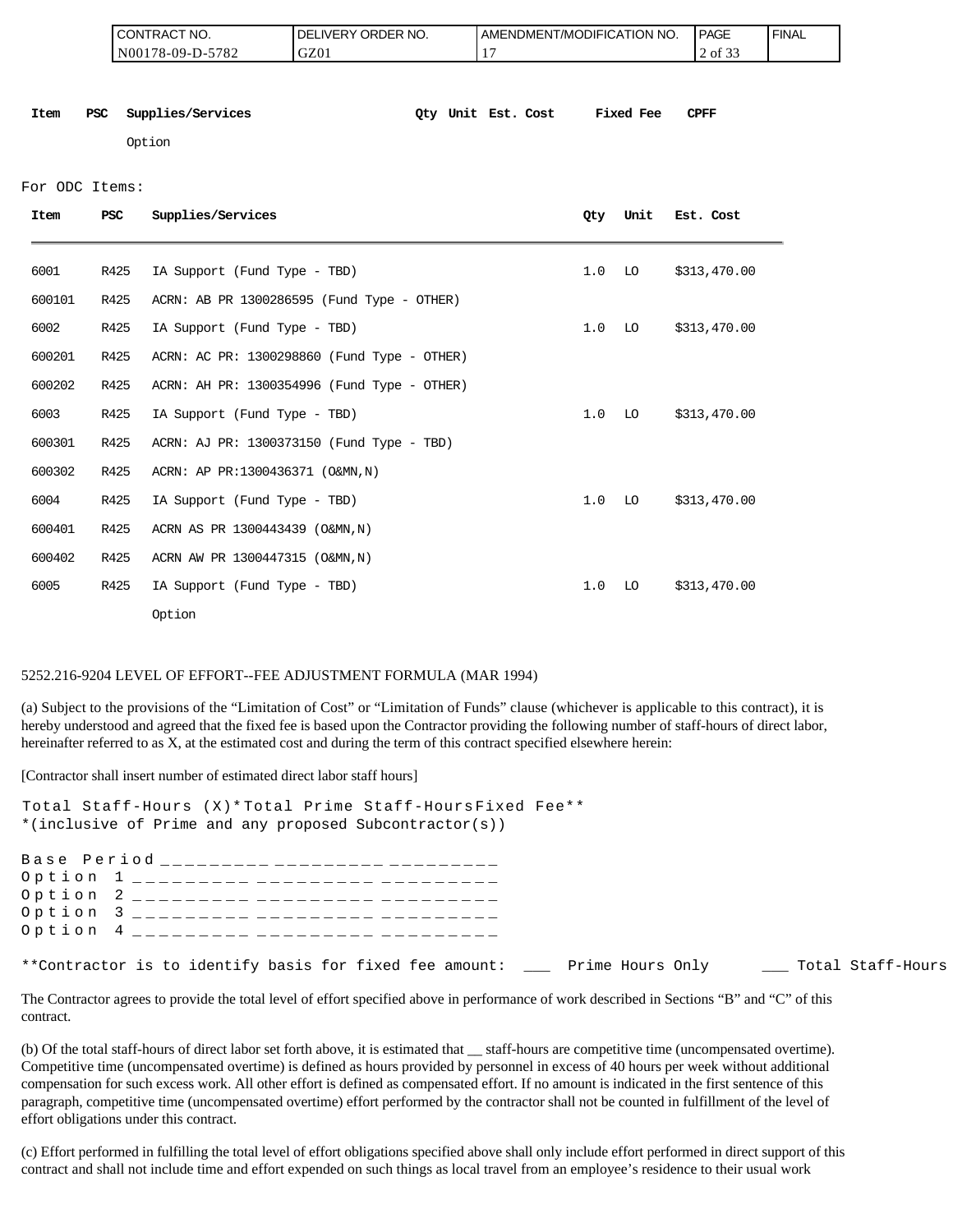| NO.<br>CONTRAC <sub>1</sub>  | NO.<br>ORDER <sup>'</sup><br>DEL<br>_IVERY | AMENDMENT/MODIFICATION NO. | <b>PAGE</b>        | <b>FINAL</b> |
|------------------------------|--------------------------------------------|----------------------------|--------------------|--------------|
| 5701<br>N00178-09-D-.<br>104 | GZ01                                       |                            | ΟĪ<br>. . <i>.</i> |              |

location, uncompensated effort while on travel status, truncated lunch periods, or other time and effort which does not have a specific and direct contribution to the tasks described in Section B.

(d) It is understood and agreed that various conditions may exist prior to or upon expiration of the term of the contract, with regard to the expenditure of labor staff-hours and/or costs thereunder which may require adjustment to the aggregate fixed fee. The following actions shall be dictated by the existence of said conditions:

(1) If the Contractor has provided not more than 105% of X or not less than 95% of X, within the estimated cost, and at the term of the contract, then the fee shall remain as set forth in Section B.

(2) If the Contractor has provided X-staff-hours, within the term, and has not exceeded the estimated cost then the Contracting Officer may require the Contractor to continue performance until the expiration of the term, or until the expenditure of the estimated cost of the contract except that, in the case of any items or tasks funded with O&MN funds, performance shall not extend beyond 30 September. In no event shall the Contractor be required to provide more than 105% of X within the term and estimated cost of this contract. The fee shall remain as set forth in Section B.

(3) If the Contractor expends the estimated cost of the contract, during the term of the contract and has provided less than X staff-hours, the Government may require the Contractor to continue performance, by providing cost growth funding, without adjusting the fixed fee, until such time as the Contractor has provided X staff-hours.

(4) If the Contracting Officer does not elect to exercise the Government's rights as set forth in paragraph (d)(2) and (d)(3) above, and the Contractor has not expended more than 95% of X staff-hours, the fixed fee shall be equitably adjusted downward to reflect the diminution of work. The total fee due the contractor shall be adjusted so as to be in direct proportion to the number of direct hours utilized in the same ration of fee to the estimated total hours then set forth in the contract.

(5) Nothing herein contained shall, in any way, abrogate the Contractor's responsibilities, and/or the Government's rights within the terms of the contract provision entitled "Limitation of Cost" or "Limitation of Funds" as they shall apply throughout the term of the contract, based upon the total amount of funding allotted to the contract during its specified term.

(e) Within 45 days after completion of the work under each separately identified period of performance hereunder, the Contractor shall submit the following information in writing to the Contracting Officer with copies to the cognizant Contract Administration Office and DCAA office to which vouchers are submitted:

(1) The total number of staff-hours of direct labor expended during the applicable period.

(2) A breakdown of this total showing the number of staff-hours expended in each direct labor classification and associated direct and indirect costs.

(3) A breakdown of other costs incurred.

(4) The Contractor's estimate of the total allowable cost incurred under the contract for the period.

In the case of a cost under-run, the Contractor shall submit the following information in addition to that required above:

(5) The amount by which the estimated cost of this contract may be reduced to recover excess funds and the total amount of staff-hours not expended, if any.

(6) A calculation of the appropriate fee reduction in accordance with this clause.

All submissions required by this paragraph shall separately identify subcontractor information, if any.

### ADDITIONAL SLINS

Additional SLINs will be unilaterally created by the Contracting Officer during performance of this Task Order to accommodate the multiple types of funds that will be used under this order.

### LIMITATION OF LIABILITY – INCREMENTAL FUNDING

CONTRACT NO.<br>
MO0178-09-D-57<br>
location, uncompensated effort wh<br>
direct contribution to the tasks de<br>
(d) It is understood and agreed the<br>
expenditure of labor staff-hours an<br>
be dictated by the existence of said<br>
(1) If t CLINs 4001 & 6001 are incrementally funded and the amount currently available for payment hereunder is limited to \$305,000.00. It is estimated that these funds will cover the cost of performance through 10 January 2013. Subject to the provisions of the clause entitled "Limitation of Funds" (APR 94) (FAR 52.232-22) of the general provisions of this contract, no legal liability on the part of the Government for payment in excess of \$305,000.00 shall arise unless additional funds are made available and are incorporated as a modification to the delivery order.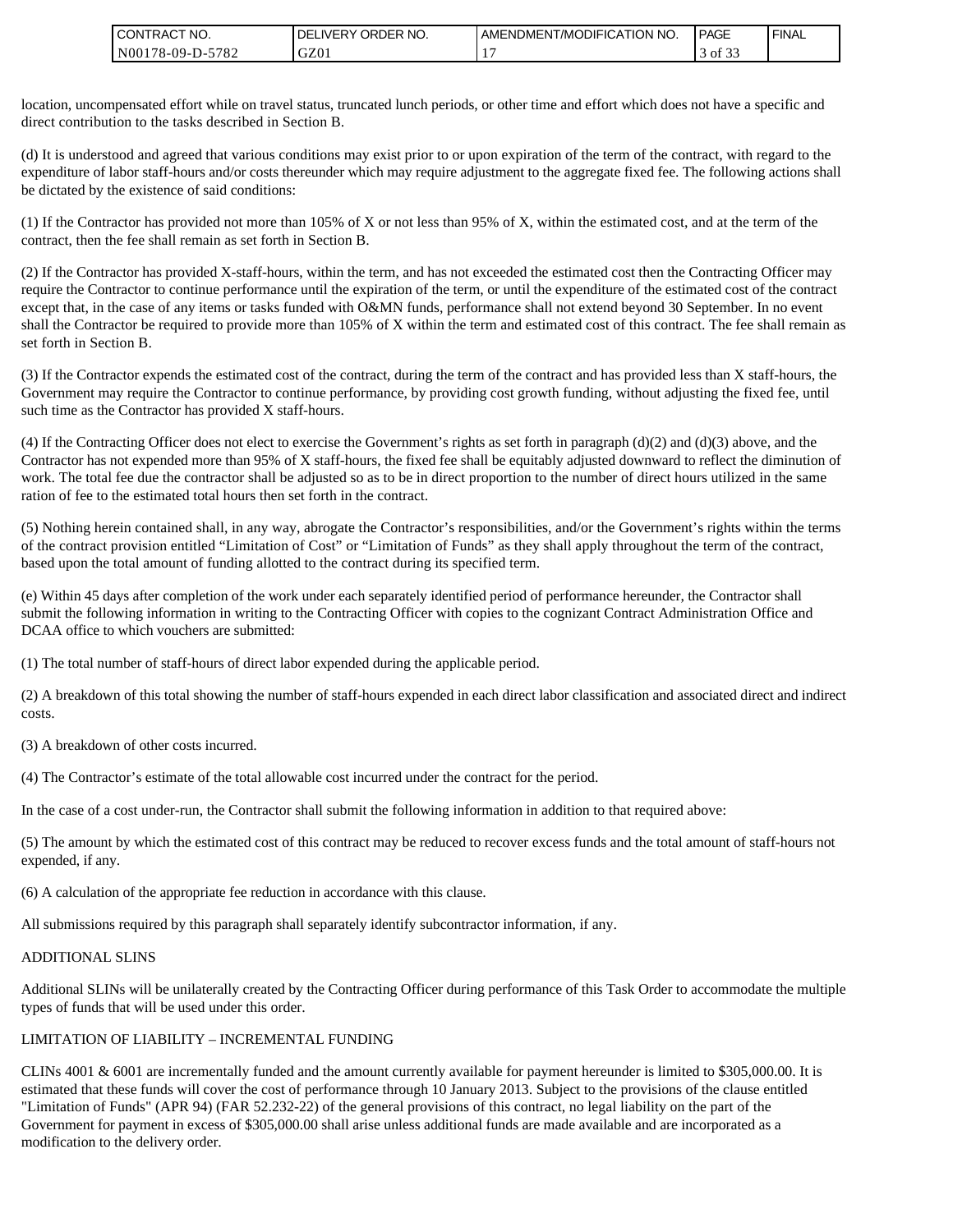| CT NO.<br>CONTRAC <sup>.</sup>              | <b>ORDER</b><br>NO.<br>IFDV<br>DF<br>™ ⊢ | AMENDMENT/MODIFICATION I<br><b>NO</b> | <b>PAGE</b> | ' FINAL |
|---------------------------------------------|------------------------------------------|---------------------------------------|-------------|---------|
| $F = 0$<br>N001<br>$78-09-D$ -<br>ے ہ'<br>◡ | GZ01                                     |                                       | - of        |         |

| <b>CLIN</b>  | <b>CPFF</b>  | THIS ACTION | <b>CUMULATIVE</b> | <b>BALANCE</b> |
|--------------|--------------|-------------|-------------------|----------------|
| 4001         | 7,647,711.00 | 270,000.00  | 295,000.00        | \$7,352,711.00 |
| 6001         | 313,470.00   | 10,000.00   | 10,000.00         | 303,470.00     |
| <b>TOTAL</b> | 7,961,181.00 | 280,000.00  | 305,000.00        | \$7,656,181.00 |

CLINs 4002 & 6002 are incrementally funded and the amount currently available for payment hereunder is limited to \$2,622,844.34. It is estimated that these funds will cover the cost of performance through 10 September 2013. Subject to the provisions of the clause entitled "Limitation of Funds" (APR 94) (FAR 52.232-22) of the general provisions of this contract, no legal liability on the part of the Government for payment in excess of \$2,622,844.34 shall arise unless additional funds are made available and are incorporated as a modification to the delivery order.

| <b>CLIN</b>  | <b>CPFF</b>        | THIS ACTION | <b>CUMULATIVE</b> | <b>BALANCE</b>     |
|--------------|--------------------|-------------|-------------------|--------------------|
| 4002         | 7,864,802.00<br>Φ  | \$<br>0.00  | 2,597,844.34      | 5,266,957.66<br>Φ  |
| 6002         | 313,470.00<br>D    | 0.00        | 25,000.00         | 288,470.00<br>\$   |
| <b>TOTAL</b> | 8,178,272.00<br>\$ | 0.00<br>◡   | 2,622,844.34      | 5,555,427.66<br>\$ |

CLINs 4003 & 6003 are incrementally funded and the amount currently available for payment hereunder is limited to \$3,072,215.99. It is estimated that these funds will cover the cost of performance through 10 September 2014. Subject to the provisions of the clause entitled "Limitation of Funds" (APR 94) (FAR 52.232-22) of the general provisions of this contract, no legal liability on the part of the Government for payment in excess of \$3,072,215.99 shall arise unless additional funds are made available and are incorporated as a modification to the delivery order.

| <b>CLIN</b>  | CPFF                         | THIS ACTION | <b>CUMULATIVE</b> | <b>BALANCE</b>    |
|--------------|------------------------------|-------------|-------------------|-------------------|
| 4003         | 8,006,158.00<br>Ψ            | 532,000.00  | 3,062,000.00      | 4,944,158.00<br>S |
| 6003         | 313,470.00<br>S              | 1,000.00    | 10,215.99<br>ω    | 303,254.01<br>S   |
| <b>TOTAL</b> | 8,319,628.00<br><sup>2</sup> | 533,000.00  | 3,072,215.99      | 5,247,412.01<br>S |

CLINs 4004 & 6004 are incrementally funded and the amount currently available for payment hereunder is limited to \$2,461,967.37. It is estimated that these funds will cover the cost of performance through 10 September 2015. Subject to the provisions of the clause entitled "Limitation of Funds" (APR 94) (FAR 52.232-22) of the general provisions of this contract, no legal liability on the part of the Government for payment in excess of \$2,461,967.37shall arise unless additional funds are made available and are incorporated as a modification to the delivery order

| <b>CLIN</b>  | <b>CPFF</b>       | THIS ACTION  | <b>CUMULATIVE</b>        | <b>BALANCE</b>     |
|--------------|-------------------|--------------|--------------------------|--------------------|
| 4004         | 8.191.887.00      | 1,811,749.63 | 2,454,967.37<br>1\$      | 5.370.019.63<br>۰Ф |
| 6004         | 313,470.00        | 5,000.00     | 7,000.00                 | 306,470.00         |
| <b>TOTAL</b> | 8,505,357.00<br>ъ | 1,816,749.63 | 2,461,967.37<br><b>S</b> | 5,676,489.63       |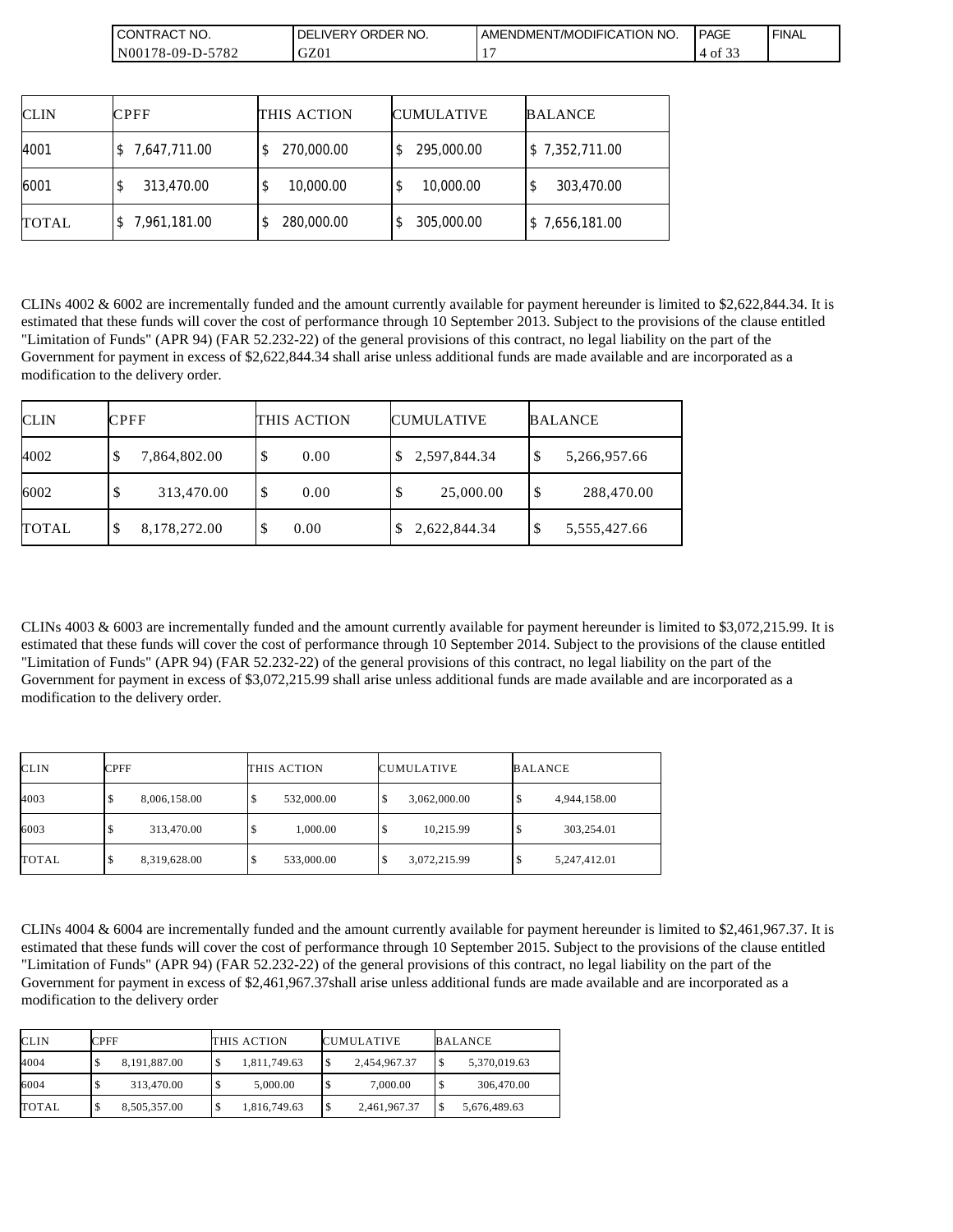| I CONTRACT NO.                            | ORDER<br>NO.<br><b>DELIVERY</b> | AMENDMENT/MODIFICATION NO. | <b>PAGE</b>   | ' FINAL |
|-------------------------------------------|---------------------------------|----------------------------|---------------|---------|
| N00 <sub>1</sub><br>-5782<br>$178-09-D$ - | GZ01                            |                            | 0.22<br>of 33 |         |

## **SECTION C DESCRIPTIONS AND SPECIFICATIONS**

C-302 SPECIFICATIONS/STATEMENT OF WORK (DEC 1998)

Work under this contract shall be performed in accordance with the following Performance Work Statement (PWS):

### **Section C - Performance Work Statement (PWS)**

SPAWARSYSCEN-CHARLESTON, Code 582V0, Information Assurance (IA), IA Mitigation, Certification and Accreditation (C&A), and Information Assurance Vulnerability Management (IAVM)

### **1.0 INTRODUCTION**

The Space and Naval Warfare Systems Center (SPAWARSYSCEN) Atlantic; Network Security Implementation Branch, Code 582V0, is providing Network Security Engineering Support Services in support of Navy Medicine and Federal Health Systems as it pertains to information assurance for Navy Medicine's Military Treatment Facilities (MTF), Dental clinics worldwide, and Federal Health agencies.

### **2.0 BACKGROUND**

The task will support the continued Information Assurance initiatives within Navy Medicine and Federal Health agencies, and provide support to the Information Management and Information Technology (IM/IT) execution agent. SSC Atlantic will execute all aspects of Information Assurance for Navy Medicine and Federal Health agencies to ensure compliance with Federal, Department of Defense (DoD), and Department of Navy (DoN) regulations and policies.

### **3.0 SCOPE**

The objective of this Task Order is to provide support in the conduct of Information Assurance (IA), IA Mitigation, Certification and Accreditation (C&A), and Information Assurance Vulnerability Management (IAVM) to support the mission of Navy Medical and Federal Health systems at locations throughout the CONUS and OCONUS areas as well as incorporate the evaluation of the current IA and security posture of Navy Medical and Federal Health Systems facilities. The range of this support would span subject matter expertise to administrative support/graphic services with skill sets and experience that match Code 582V0's need to comply with and respond to requirements including current, updated program plans and documentation, current and accurate requirements definition, alternative approaches for fielding, migrating, staging and supporting systems, site management, adherence to standards, specifications and best practices, mitigation of risks, addressing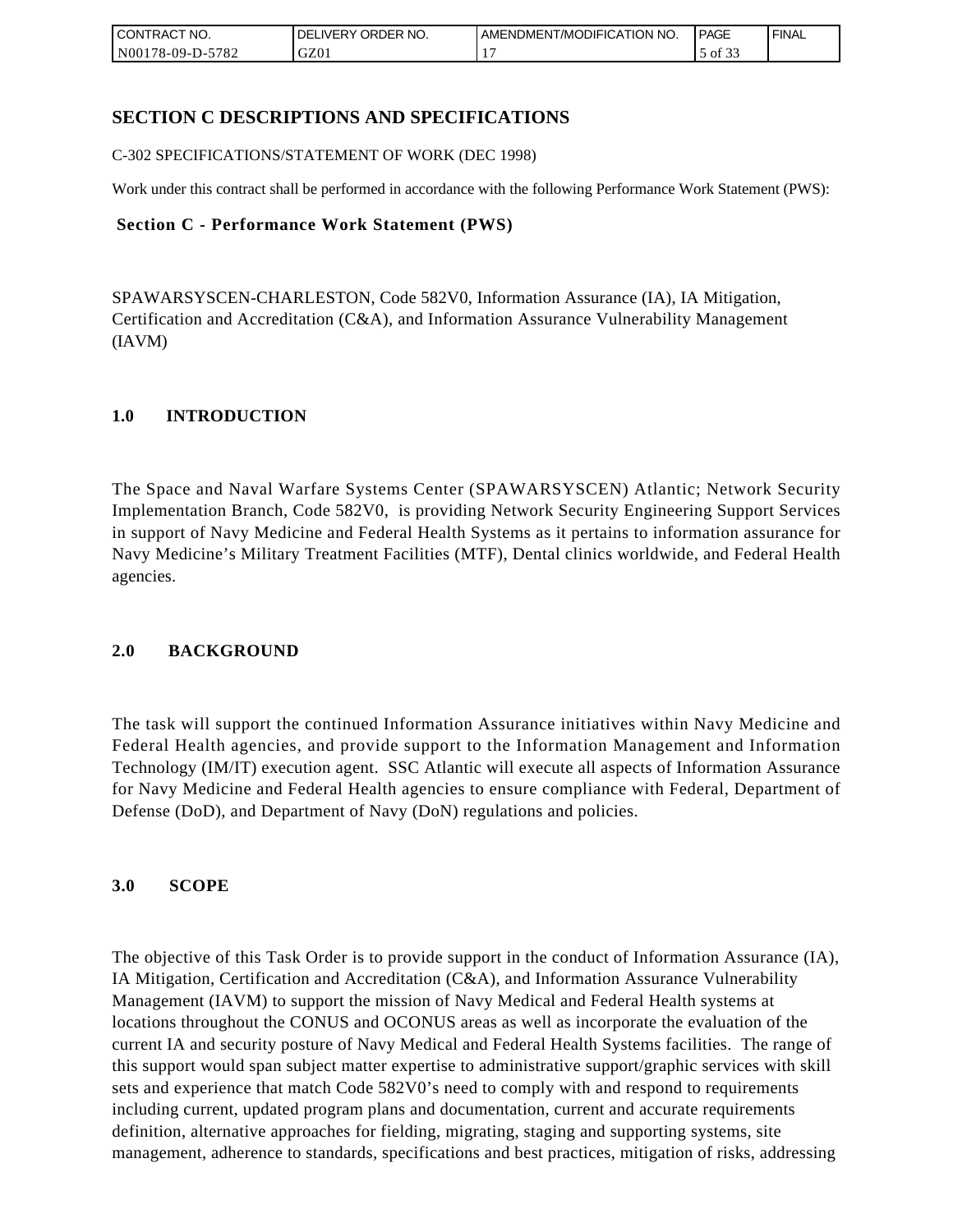| I CONTRACT NO.   | ORDER NO.<br><b>DELIVERY</b> | AMENDMENT/MODIFICATION NO. | PAGE                   | ' FINAL |
|------------------|------------------------------|----------------------------|------------------------|---------|
| N00178-09-D-5782 | GZ01                         |                            | 0.25<br>0Ī<br>۰ ت<br>- |         |

issues and performing all Program and Project functions necessary to achieve the strategic goalds and objectives of SPAWAR's customers.

## **4.0 PLACE OF PERFORMANCE**

Work shall be performed at the SPAWARSYSCEN, Atlantic and in each of the following location(s):

- a. Contractor's Facility
- b. Bethesda, MD
- c. San Diego, CA
- d. New Orleans, LA
- e. NH Camp Pendleton, Ocean Side, CA
- f. NH Oak Harbor, WA
- g. NH Corpus Christi, TX
- h. NH Rota, Spain
- i. NH Guam
- j. NH Guantanamo Bay (Cuba)
- k. NH Cherry Point, NC
- l. NH Bremeerton, (Washington)
- m. NH Lemoore, CA
- n. NH Sigonella, Italy
- o. NH Napes, Italy
- p. NH Okinawa, Japan
- q. NH Pensacola, FL
- r. NH 29 Palms, CA
- s. NNMC Bethesda, Maryland
- t. NH Yokosuka, Japan
- u. NAMRU Jakarta (Indonesia)
- v. NAMR:U Cairo (Egypt)
- w. NH Pearl Harbor (Honolulu)
- x. NAMRU Lima (Peru)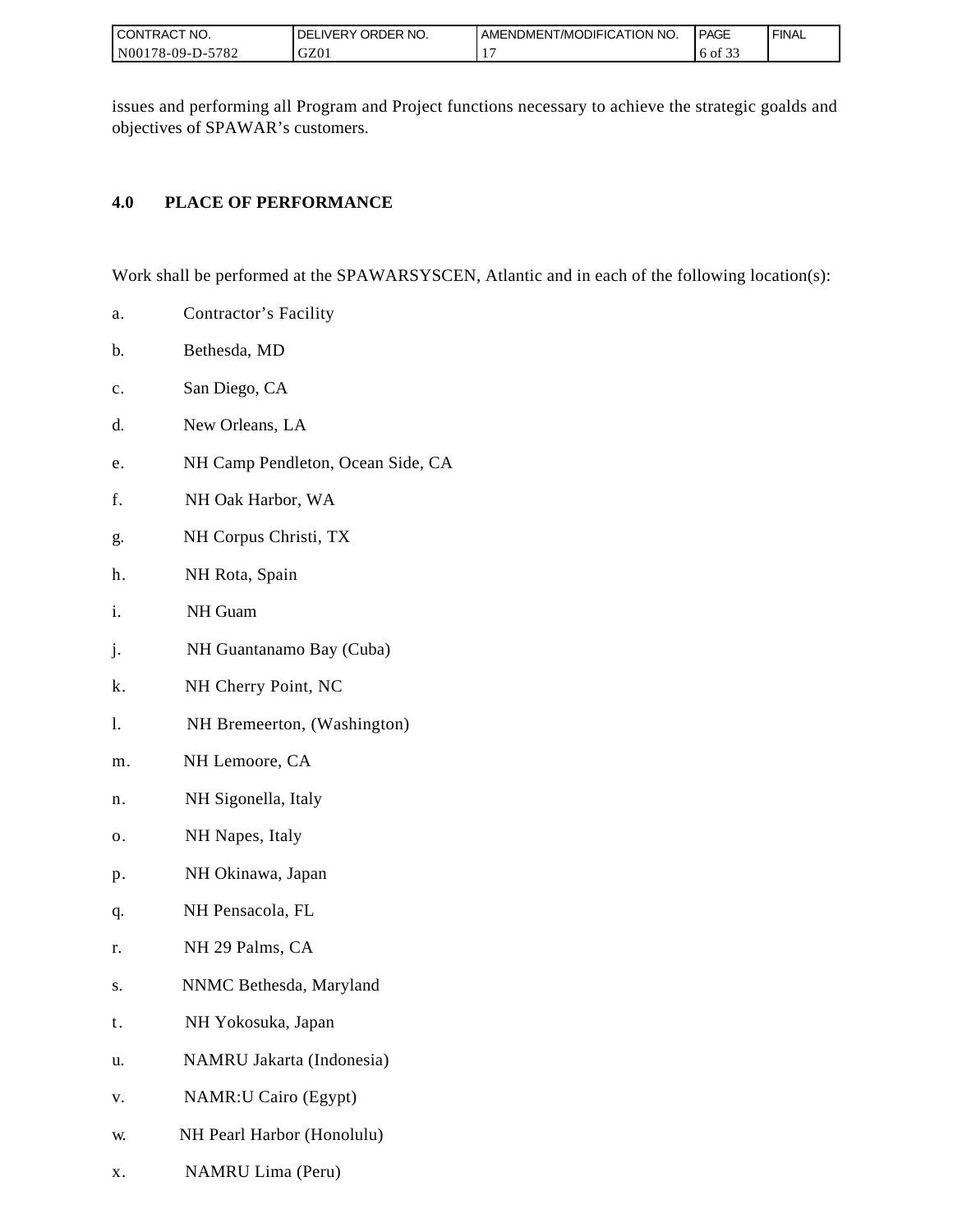| <b>CONTRACT NO.</b>                                    | ' ORDER NO.<br><b>DELIVERY</b> | AMENDMENT/MODIFICATION NO. | <b>PAGE</b>                              | ' FINAL |
|--------------------------------------------------------|--------------------------------|----------------------------|------------------------------------------|---------|
| N <sub>00</sub><br>-5782<br>$^{\circ}178 - 09 - D - 5$ | GZ01                           |                            | $\sim$ $\sim$<br>$^{\prime\prime}$ of 3. |         |

### **5.0 APPLICABLE DIRECTIVES / REFERENCES**

The Contractor shall adhere to the following documents in accordance with paragraph 8.0, Performance Requirements.

| <b>Document Type</b> | No./Version | <b>Title</b>                  | Date           |
|----------------------|-------------|-------------------------------|----------------|
| DoD Directive        |             | <b>Information Assurance</b>  | $10-24-2002$   |
| 8500.1               |             | (IA)                          |                |
| DoD Instruction      |             | <b>Information Assurance</b>  | $2 - 6 - 2003$ |
| 8500.2               |             | (IA) Implementation for       |                |
|                      |             | Automated                     |                |
|                      |             | Information<br><b>Systems</b> |                |
| DoD Regulation       |             | DoD Personnel Security        | 1-1987         |
| 5200.2-R             |             | Program                       |                |
| <b>SECNAVINST</b>    |             | Department of the Navy        | 3/10/1999      |
| 5510.30A             |             | <b>Personnel Security</b>     |                |
|                      |             | Program                       |                |
| <b>SECNAVINST</b>    |             | Department of the Navy        | 3/17/1999      |
| 5510.36              |             | <b>Information Security</b>   |                |
|                      |             | Program (ISP)                 |                |

## **6.0 SECURITY and TRAINING SUPPORT**

SSC-A contractor personnel will have the appropriate clearances required for access to classified data as required. Prior to starting work on the task, SSC-A contractor personnel will have a minimum of an interim Secret Security Clearance granted by the Defense Industrial Security Clearance Office (DISCO) and will comply with IT access authorization requirements. In addition, SSC-A contractor personnel will possess the appropriate IT level of access for the required task and position assignment. SSC-A contractor personnel shall handle and safeguard any unclassified but sensitive and classified information in accordance with appropriate Department of Defense security regulations.

The Project Engineer shall determine if the appropriate IT Position Category has been assigned to the respective contractor personnel and inform the contractor of that determination based on the following criteria:

IT-1 Position - Positions in which the incumbent is responsible for the planning, direction, and implementation of a computer security program; major responsibility for the direction, planning and design of a computer system, including the hardware and software; or, can access a system during the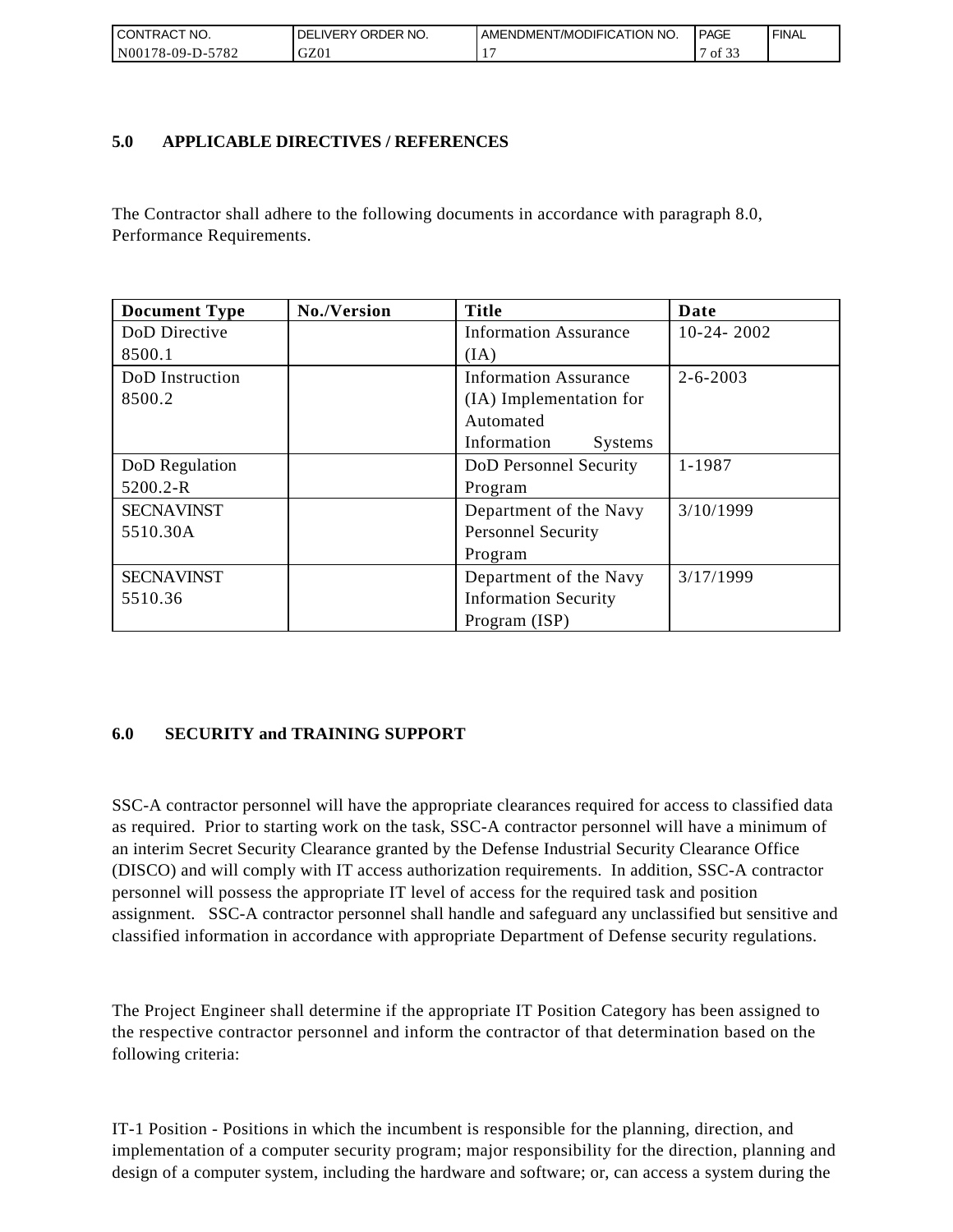| I CONTRACT NO.   | ' ORDER NO.<br>_IVERY<br>DELI | I AMENDMENT/MODIFICATION NO. | <b>PAGE</b> | `FINAL |
|------------------|-------------------------------|------------------------------|-------------|--------|
| N00178-09-D-5782 | GZ01                          |                              | 8 of<br>. ٻ |        |

operation or maintenance in such a way, and with a relatively high risk for causing grave damage, or realize a significant personal gain. Personnel whose duties meet the criteria for IT-1 Position designation require a favorably adjudicated Single Scope Background Investigation (SSBI) or SSBI Periodic Reinvestigation (SSBI-PR). The SSBI or SSBI-PR shall be updated a minimum of every 5 years.

IT-II Position - Positions in which the incumbent is responsible for the direction, planning, design, operation, or maintenance of a computer system, and whose work is technically reviewed by a higher authority at the IT-II Position level to insure the integrity of the system. Personnel whose duties meet the criteria for an IT-II Position require a favorably adjudicated National Agency Check (NAC).

IT-III Position - All other positions involved in computer activities. Incumbent in this position has non-privileged access to one or more DoD information systems/applications or database to which they are authorized access. Personnel whose duties meet the criteria for an IT-III Position designation require a favorably adjudicated NAC.

Contractor's request for visit authorization shall be submitted in the appropriate format and coordinated with the SSC-C Project Office.

# **6.1 Personnel Common Access Card (CAC) and PKI Requirements**

SSC-A contractor personnel are required to obtain a Common Access Card (CAC) with PKI for access to Department of Defense facilities (CONUS and OCONUS) and websites. In addition, a hardware solution to securely read the card via a personal computer, and approved software for reading the CAC (ex. ActiveGold) is required.

## **6.2 Personnel Supporting Information Assurance (IA) functions**

In accordance with clause 252.239-7001, Contractor personnel supporting Information Assurance (IA) functions shall be appropriately trained and certified prior to being engaged in IA related work. IA Personnel shall be in full compliance with DoD 8570.01-M, Information Assurance Workforce Improvement Program (PWS ref 2.1.\$) and DoDD 8570.1, IA Training, Certification, and Workforce Management (PWS ref 2.1.\$). This includes personnel training being certified/accredited at the appropriate levels of IAT I-III and IAM I-III. This will be verified by the contracting officer who will ensure that contractor personnel are entered in to the Defense Eligibility Enrollment System (DEERS) or other appropriate database. The contractor shall also provide the requested mix of labor categories pertaining to IA applicable tasks as directed by the PCO or Task Order in support of IA training requirements. Contractor personnel not certified within 6 months of assignment of IA duties or who fails to maintain their certified status will not be permitted to carry out the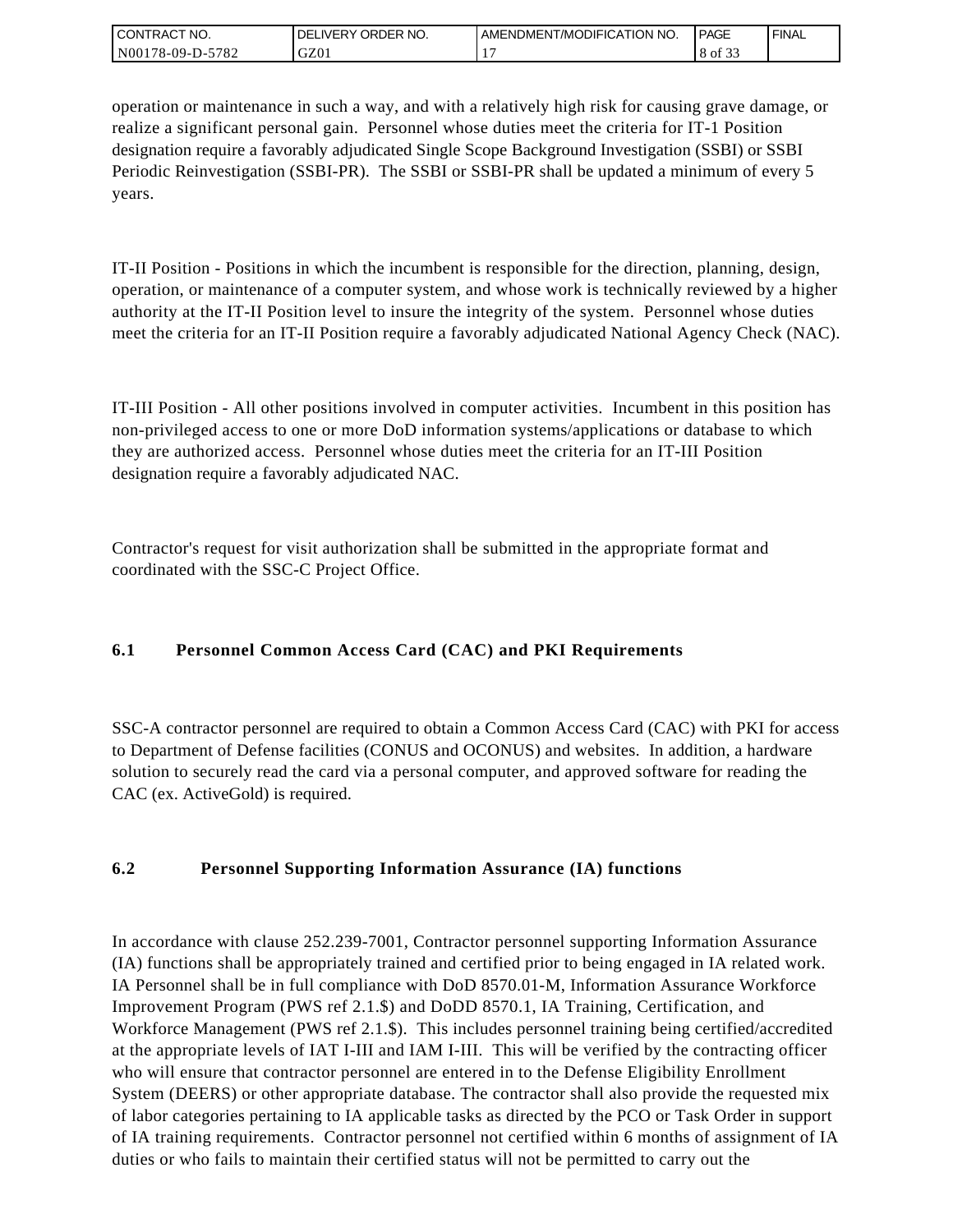| I CONTRACT NO.         | ORDER<br>NO.<br><b>DELIVERY</b> | AMENDMENT/MODIFICATION NO. | <b>PAGE</b>                                | ' FINAL |
|------------------------|---------------------------------|----------------------------|--------------------------------------------|---------|
| N00178-09-D-5<br>-5782 | GZ01                            |                            | 0.25<br>$\overline{u}$ of $\overline{v}$ . |         |

responsibilities of the position, and shall be replaced with personnel that meet the minimum certification requirements as mandated above.

# **7.0 CONTRACTING OFFICER'S REPRESENTATIVE (COR)**

The COR for this task order is Philip A. Middleton, Code 58210, [philip.a.middleton@navy.mil](mailto:cphilip.a.middleton@navy.mil), (843) 218-3331.

# **8.0 PERFORMANCE REQUIREMENTS**

The contractor shall provide support to SPAWARSYSCEN Atlantic in conducting Information Assurance (IA), IA Mitigation, Certification and Accreditation (C&A), and Information Assurance Vulnerability Management (IAVM) to support the mission of Navy Medical and Federal Health agencies at locations throughout the CONUS and OCONUS areas as well as incorporate the evaluation of the current IA and security posture of Navy Medical and Federal Health facilities in accordance with DoD 8500.1 and 8500.2. The contractor shall provide support to SPAWAR Atlantic in the conduct of Certification and Accreditation (C&A) efforts to support the mission of Navy Medical and Federal Health systems. The contractor shall also assist in prioritizing short and long term initiatives considering strategic planning alignment, budget, and available funding.

In the performance of this work, the contractor will be required to utilize a government provided XenClient computing platform image [\(http://www.citrix.com/products/xenclient/how-it-works/specifications.html\)](http://www.citrix.com/products/xenclient/how-it-works/specifications.html).

# **8.1 Sub-Task 1. Project Management Support**

8.1.1 The contractor shall provide support to SPAWAR Atlantic in the conduct of Information Assurance (IA), IA Mitigation, Certification and Accreditation (C&A), Navy Medicine Network Operations Center (NOC) and Information Assurance Vulnerability Management (IAVM).

8.1.2 The contractor shall appoint a program manager specifically charted with the responsibility of interfacing with the Government on all matters pertaining to this Performance Work Statement. The Program Manager shall direct the contractor's effort through the company's internal management system that shall provide project progress visibility to assure on-time completion of contract requirements. The contractor shall also use best industry practices including ISO/IEC 15288 for System life cycle processes and ISO/IEC 12207 for Software life cycle processes. This shall include providing technical program and project management support that will mitigate the risks to successful program and compliance with SSC Atlantic's Capability Maturity Model Integration (CMMI) Engineering Process Office (EPO) program. The contractor as part of a team will support projects at SPAWAR Atlantic at CMMI Level III. The contractor will be required to utilize the processes and procedures already established for the project and the CMMI program, and deliver products that are compliant with the aforementioned processes and procedures. These tasks require the contractor to research and analyze technical and management information and data, costs, performance trends, and project progress based on earned value management (EVM). The contractor shall participate in design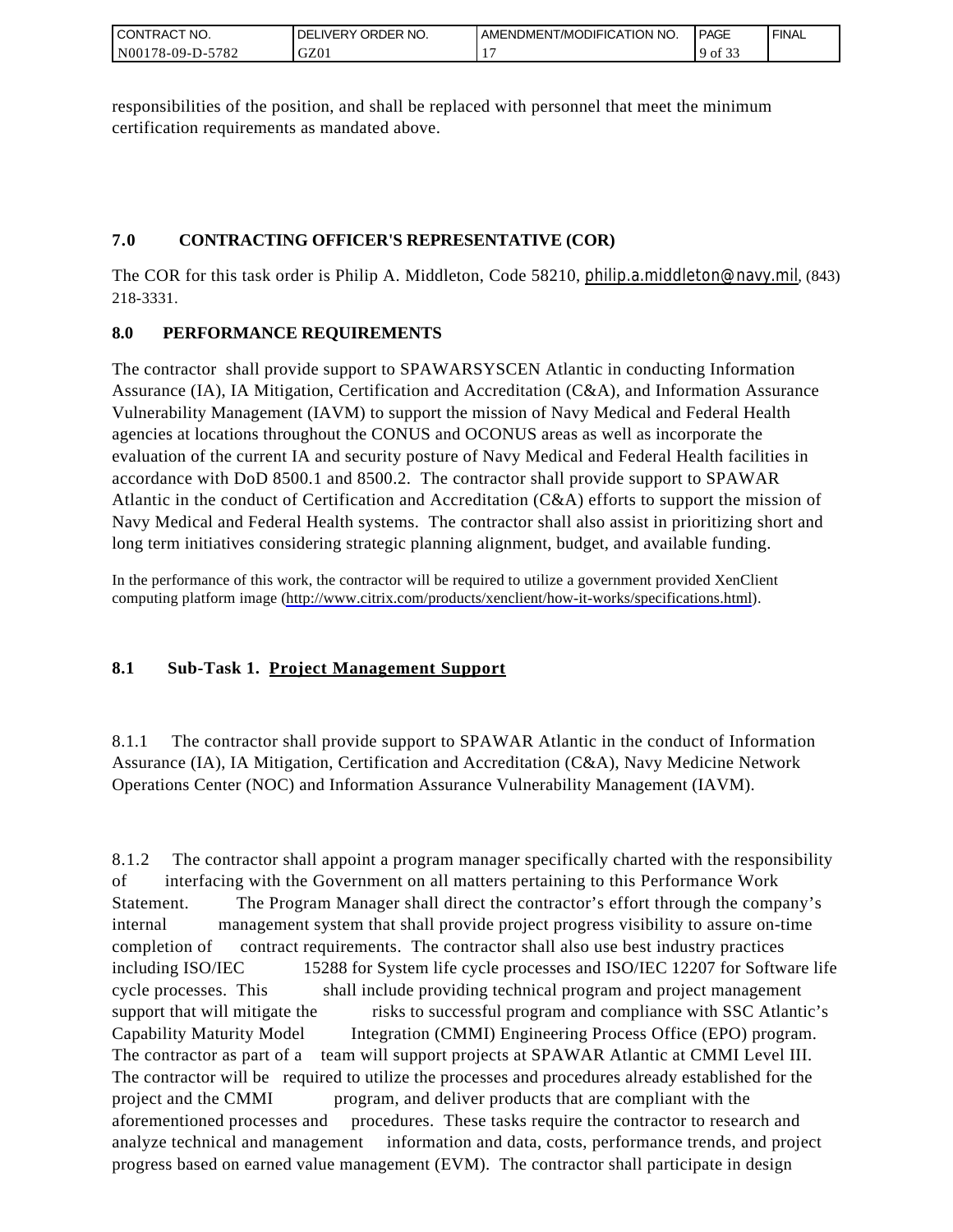| I CONTRACT NO.   | ' ORDER NO.<br><b>DELIVERY</b> | <b>LAMENDMENT/MODIFICATION NO.</b> | <b>PAGE</b>                         | ' FINAL |
|------------------|--------------------------------|------------------------------------|-------------------------------------|---------|
| N00178-09-D-5782 | GZ0                            |                                    | $\sim$ $\sim$ $\sim$<br>10<br>of 33 |         |

reviews, technical reviews, audits and discussions, and shall provide SPAWAR Atlantic with management status reports that will be updated and delivered on a weekly/monthly basis, or as required.

# **8.2 Sub-Task 2. Facilitation**

8.2.1 The contractor shall assist in planning, coordinating, and facilitating meetings with the principals, develop material to support the meetings, and ensure all action items are tracked through completion. Meetings shall be held weekly unless otherwise directed.

# **8.3 Sub-Task 3. SCTS Deployment Support**

8.3.1 The contractor shall conduct the installation of the JTF/GNO mandated SCTS system to support the IAVM program at locations throughout the CONUS and OCONUS areas.

## **8.4 Sub-Task 4. Network Device Hardening Analysis**

8.4.1 The contractor shall provide assistance in the management of the network perimeter improvement by ensuring that approved policies are implemented and controlled at the Outside Security Screening Router (OSSR) ACL, Firewall ruleset, and IPSs. This will ensure that only approved Ports, Protocols, Services (PPS) necessary to do business are opened.

## **8.5 Sub-Task 5. Site Network IA Assessment Support**

8.5.1 The contractor shall provide support to SPAWAR Atlantic in the conduct of IA Tiger Team efforts at locations throughout the CONUS and OCONUS areas. These Tiger Team efforts would incorporate the evaluation of the current IA and security posture of these facilities. Final reports would be generated and delivered to SPAWAR Atlantic to support mitigation efforts and the development of an overall IA strategy.

## **8.6 Sub-Task 6. Site Network Remediation and Mitigation support**

8.6.1 The contractor shall conduct the mitigation efforts at locations throughout the CONUS and OCONUS areas. These efforts will incorporate the evaluation of the current IA and security posture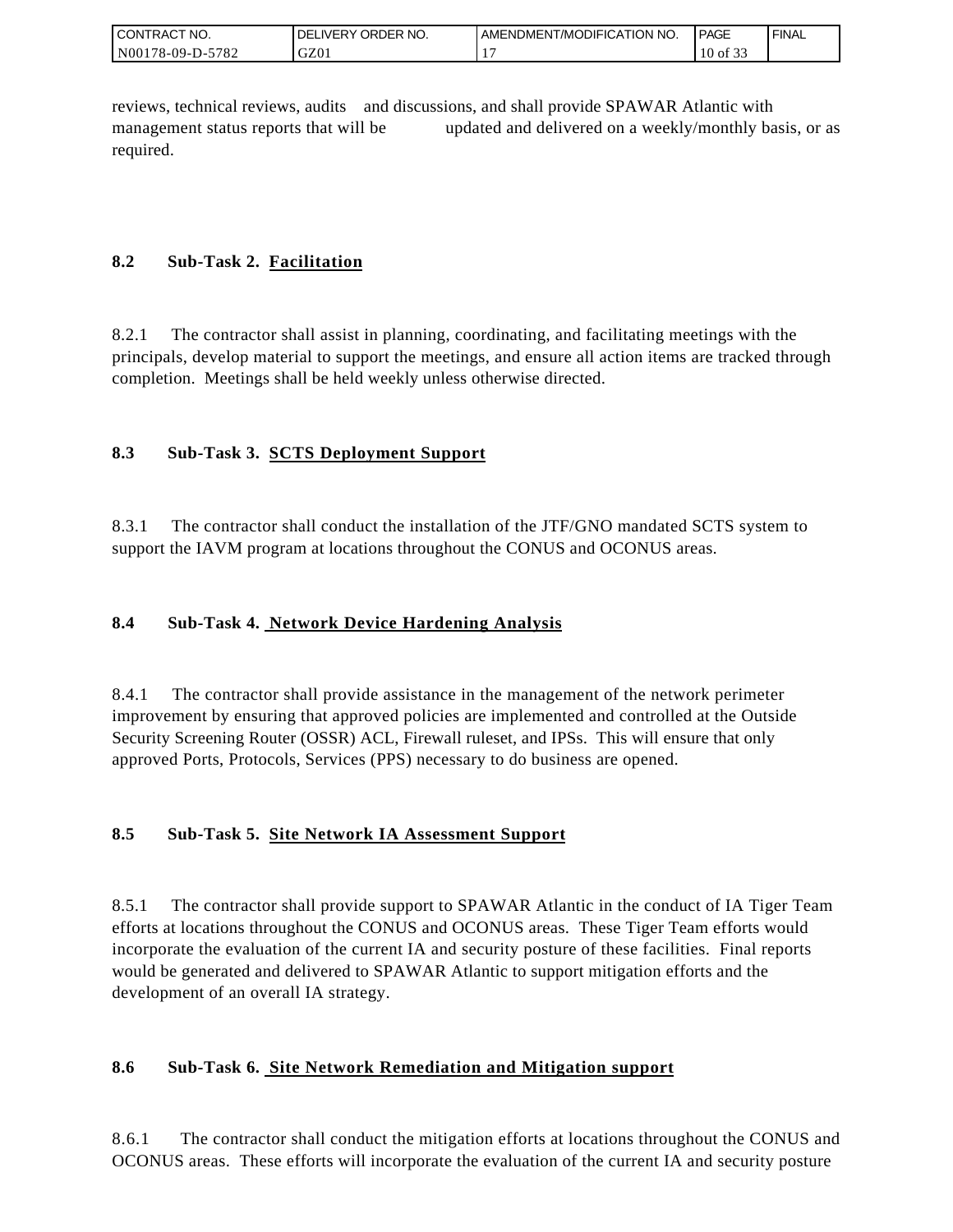| I CONTRACT NO.   | ' NO.<br><b>DELIVERY ORDER</b> | . AMENDMENT/MODIFICATION NO. | <b>I PAGE</b> | ' FINAL |
|------------------|--------------------------------|------------------------------|---------------|---------|
| N00178-09-D-5782 | GZ01                           |                              | ΟĪ<br>ـ ب     |         |

of these facilities in accordance with 8500.1 and 8500.2. Also provide final reports to SPAWAR Atlantic that can assist in the development of an overall Enterprise mitigation strategy.

### **8.7 Sub-Task 7. Program of Record and Site Certification and Accreditation Packages**

8.7.1 The contractor shall provide support to SPAWAR Atlantic in the conduct of Certification and Accreditation (C&A) efforts. These efforts would be in accordance with Navy Medical and Federal Health systems IA documentation at various locations throughout the CONUS and OCONUS areas, as required.

## **8.8 Sub-Task 8. Navy Medicine Network Operations Center Support**

8.8.1 The contractor shall provide support to SPAWAR Atlantic in the 24 x 7 x 365 operations of the Navy Medicine Operations Center. These efforts will incorporate IA, router analysis, firewall analysis, and IAVA compliance.

### **9.0 GOVERNMENT FURNISHED INFORMATION**

The government will furnish a XenClient software image for contractor use when working on government networks

### **10.0 GOVERNMENT FURNISHED MATERIAL**

Not Applicable

### **11.0 GOVERNMENT FURNISHED EQUIPMENT**

Not Applicable

### **12.0 CONTRACTOR FURNISHED MATERIAL**

Miscellaneous Other Direct Costs (ODCs) such as FedEx shipping.

### **13.0 CONTRACTOR FURNISHED EQUIPMENT**

Not Applicable

### **14.0 TRAVEL REQUIREMENTS**

CONTRACT NO.<br>
NO0178-09-D-5<br>
SONTRACT NO.<br>
NO0178-09-D-5<br>
Of these facilit<br>
Atlantic that of<br>
8.7. Sub-T<br>
8.7. Sub-T<br>
8.8. Sub-T<br>
8.8. Sub-T<br>
8.8. Sub-T<br>
8.8. Sub-T<br>
8.8. Sub-T<br>
9.0 GOVEF<br>
The governmen<br>
10.0 GOVEF<br>
Not Ap When it becomes necessary for the contractor to travel, the contractor shall submit a request, via email, to the SPAWARSYSCEN Atlantic Task Order Manager seeking approval to travel before initiating any travel plans. All travel claims shall make reference to the e-mail, letter or phone call that granted approval. Failure to gain prior approval may result in disallowance of invoiced travel claims. Emergent travel as directed by the Project Engineer for upgrade support and engineering solutions provided efforts are fair and reasonable and in accordance with the Joint Travel Regulations.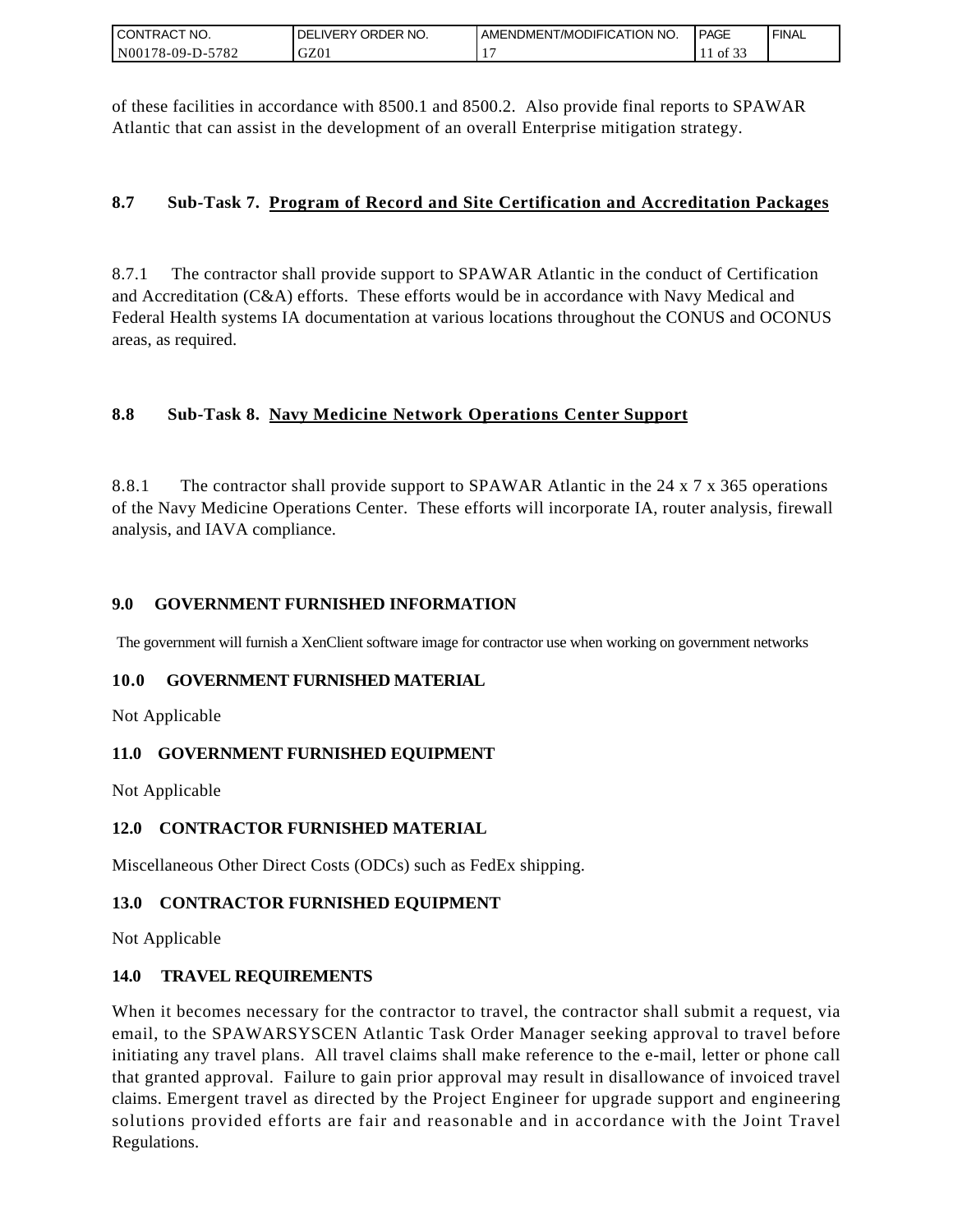| I CONTRACT NO.           | NO.<br><b>DELIVERY ORDER</b> | AMENDMENT/MODIFICATION NO. | <b>PAGE</b>                          | ' FINAL |
|--------------------------|------------------------------|----------------------------|--------------------------------------|---------|
| $N00178-09-D-5$<br>-5782 | GZ01                         |                            | $\sim$ $\sim$ $\sim$<br>of 33<br>. . |         |

Estimated travel locations are as follows. The following trips are per annum.

| To                           | # of Trips     | # of people    |
|------------------------------|----------------|----------------|
| San Diego, CA                | $\overline{2}$ | $\overline{2}$ |
| Ocean Side, CA               | $\overline{2}$ | $\overline{2}$ |
| New Orleans, LA              | $\overline{2}$ | $\overline{2}$ |
| Oak Harbor, WA               | $\overline{2}$ | $\overline{2}$ |
| Corpus Christi,<br><b>TX</b> | $\overline{2}$ | $\overline{2}$ |
| Rota Spain                   | $\overline{2}$ | $\overline{2}$ |
| Guam                         | $\overline{2}$ | $\overline{2}$ |
| Guantanamo Bay,<br>Cuba      | $\overline{2}$ | $\overline{2}$ |
| Cherry Point, NC             | $\overline{2}$ | $\overline{2}$ |
| Brenerton,<br>Washington     | 3              | $\overline{2}$ |
| LeMoore,                     | $\overline{2}$ | $\overline{2}$ |
| California                   |                |                |
| Sigonella, Italy             | $\overline{2}$ | $\overline{2}$ |
| Naples, Italy                | $\overline{2}$ | 2              |
| Okinawa, Japan               | $\overline{2}$ | $\overline{2}$ |
| Pensacola, FL                | 3              | $\overline{2}$ |
| 29 Palms, CA                 | 3              | $\overline{c}$ |
| Bethesda,<br>Maryland        | 6              | $\overline{2}$ |
| Yokosuka, Japan              | $\overline{2}$ | $\overline{2}$ |
| Jakarta, Indonesia           | $\overline{2}$ | $\overline{2}$ |
| Cairo, Egypt                 | $\overline{2}$ | $\overline{2}$ |
| Pearl Harbor, HI             | $\overline{c}$ | $\overline{2}$ |
| Lima, Peru                   | $\overline{c}$ | $\overline{c}$ |

### **15.0 DELIVERABLES**

- a. Conference, Meeting Minutes and Presentation Reports as required CDRL A001
- b. Technical Reports as required CDRL A002
- c. Monthly Status Reports CDRL A003
- d. Monthly Financial Reports CDRL A004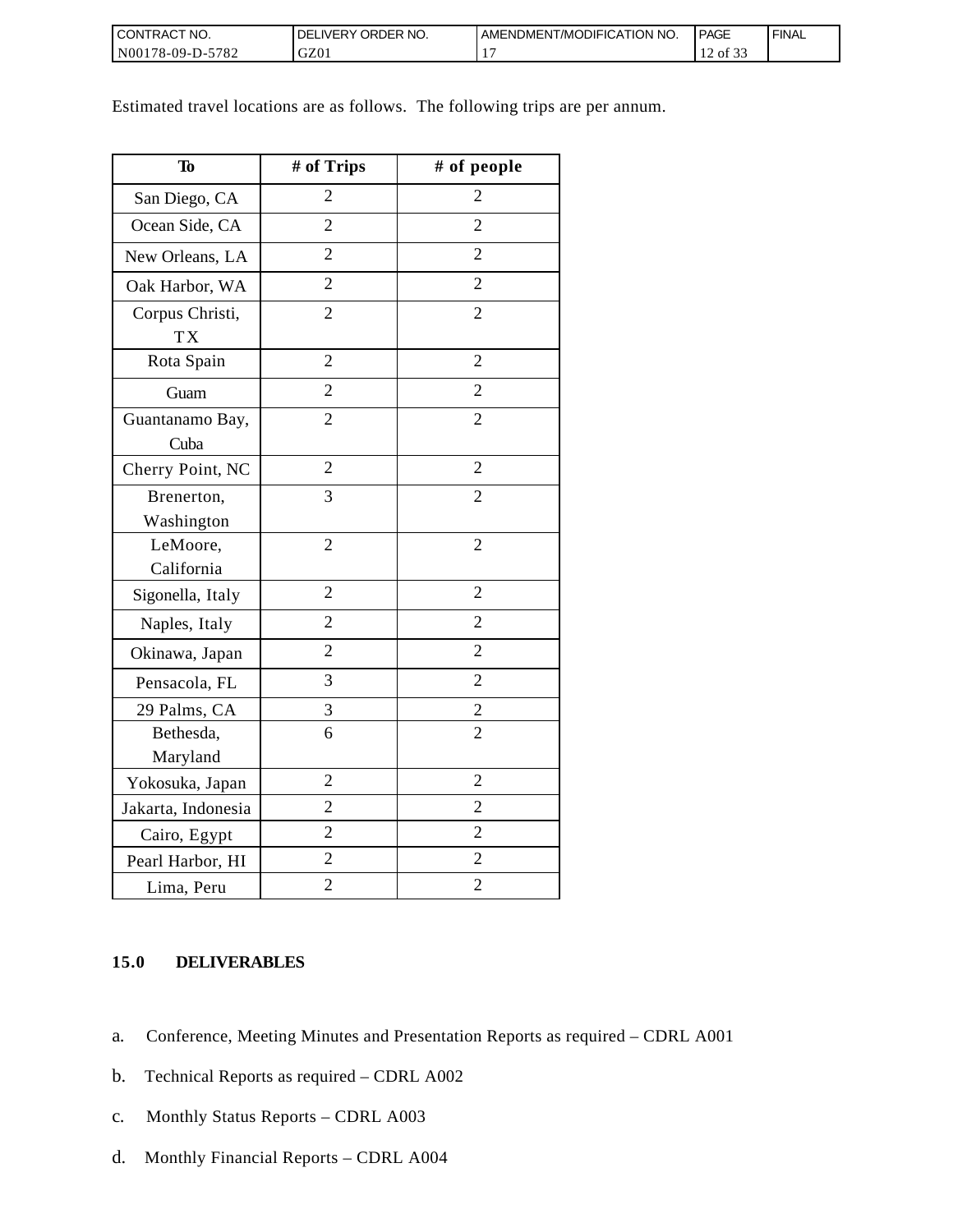| <b>CONTRACT NO.</b>              | ORDER<br>NO.<br><b>DELIVERY</b> | AMENDMENT/MODIFICATION NO. | <b>PAGE</b>         | <b>I FINAL</b> |
|----------------------------------|---------------------------------|----------------------------|---------------------|----------------|
| N00<br>5782<br>$3178 - 09 - D -$ | GZ01                            |                            | $\sim$ $\sim$<br>0Ī |                |

- e. Weekly Activity Reports (WAR) CDRL A005
- f. White Papers CDRL A006
- g. NOC Operations CDRL A007
- h. Network Architecture Analysis Design as required CDRL A008

| <b>Type of Technical Reports – A002</b> |
|-----------------------------------------|
| <b>NOC</b> Operations                   |
| Network Architecture Analysis Design    |
| <b>Mitigation Reports</b>               |
| <b>SSAA Gap Analysis</b>                |

### **16.0 WORKLOAD ESTIMATE**

The following workload data is provided for informational purposes only to assist you in estimating the price of this Contract.

Number of man-hours: 121,408 per year

Other Direct Costs: \$300,000 per year

C-313 SECURITY REQUIREMENTS (DEC 1999)

The work to be performed under this contract as delineated in the DD Form 254, Attachment No. 2 [Contracting officer insert attachment number] involves access to and handling of classified material up to and including Secret.

In addition to the requirements of the FAR 52.204-2 "Security Requirements" clause, the Contractor shall appoint a Security Officer, who shall (1) be responsible for all security aspects of the work performed under this contract, (2) assure compliance with the National Industry Security Program Operating Manual (DODINST 5220.22M), and (3) assure compliance with any written instructions from the Security Officer Code OA1, SPAWAR Systems Center Charleston, P.O. Box 190022, North Charleston, SC 29419-9022.

C-315 WORKWEEK (DEC 1999)

(a) All or a portion of the effort under this contract will be performed on a Government installation. The normal workweek for Government employees at SPAWAR Systems Center Charleston and its Detachments is Monday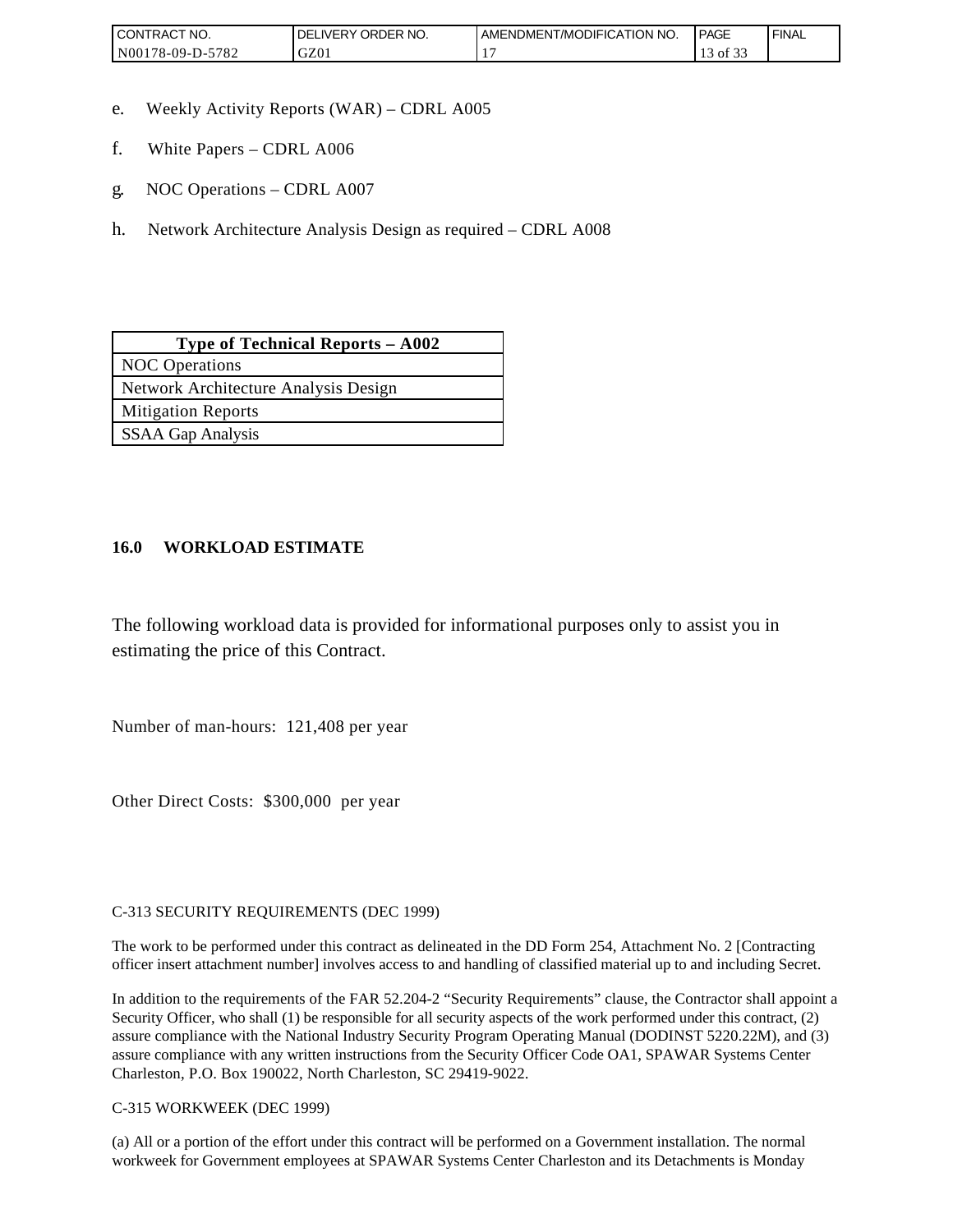| I CONTRACT NO.   | I DELIVERY ORDER NO. | I AMENDMENT/MODIFICATION NO. | <b>PAGE</b>                      | ' FINAL |
|------------------|----------------------|------------------------------|----------------------------------|---------|
| N00178-09-D-5782 | GZ01                 |                              | $\sim$ $\sim$ $\sim$<br>14 of 33 |         |

through Friday 0730 to 1600. Work at this Government installation, shall be performed by the contractor within the normal workweek unless differing hours are specified on the individual task orders. Following is a list of holidays observed by the Government:

Name of Holiday Time of Observance

New Year's Day 1 January

Martin Luther King Jr. Day Third Monday in January

President's Day Third Monday in February

Memorial Day Last Monday in May

Independence Day 4 July

Labor Day First Monday in September

Columbus Day Second Monday in October

Veteran's Day 11 November

Thanksgiving Day Fourth Thursday in November

Christmas Day 25 December

(b) If any of the above holidays occur on a Saturday or a Sunday, then such holiday shall be observed by the Contractor in accordance with the practice as observed by the assigned Government employees at the using activity.

(c) If the Contractor is prevented from performance as the result of an Executive Order or an administrative leave determination applying to the using activity, such time may be charged to the contract as direct cost provided such charges are consistent with the Contractor's accounting practices.

(d) This contract does not allow for payment of overtime during the normal workweek for employees who are not exempted from the Fair Labor Standards Act unless expressly authorized by the Ordering Officer. Under Federal regulations the payment of overtime is required only when an employee works more than 40 hours in a normal week period.

#### C-317 NOTICE TO CONTRACTOR OF CERTAIN DRUG DETECTION PROCEDURES (DEC 1999)

(a) Pursuant to Navy policy applicable to both Government and contractor personnel, measures will be taken to prevent the introduction and utilization of illegal drugs and related paraphernalia into Government Work areas.

(b) In furtherance of the Navy's drug control program, unannounced periodic inspections of the following nature may be conducted by installation security authorities:

(1) Routine inspection of contractor occupied work spaces.

(2) Random inspections of vehicles on entry or exit, with drug detection dog teams as available, to eliminate them as a safe haven for storage of or trafficking in illegal drugs.

(3) Random inspections of personnel possessions on entry or exit from the installation.

(c) When there is probable cause to believe that a contractor employee on board a naval installation has been engaged in use, possession or trafficking of drugs, the installation authorities may detain said employee until the employee can be removed from the installation, or can be released to the local authorities having jurisdiction.

(d) Trafficking in illegal drug and drug paraphernalia by contract employees while on a military vessel/installation may lead to possible withdrawal or downgrading of security clearance, and/or referral for prosecution by appropriate law enforcement authorities.

(e) The contractor is responsible for the conduct of employees performing work under this contract and is, therefore,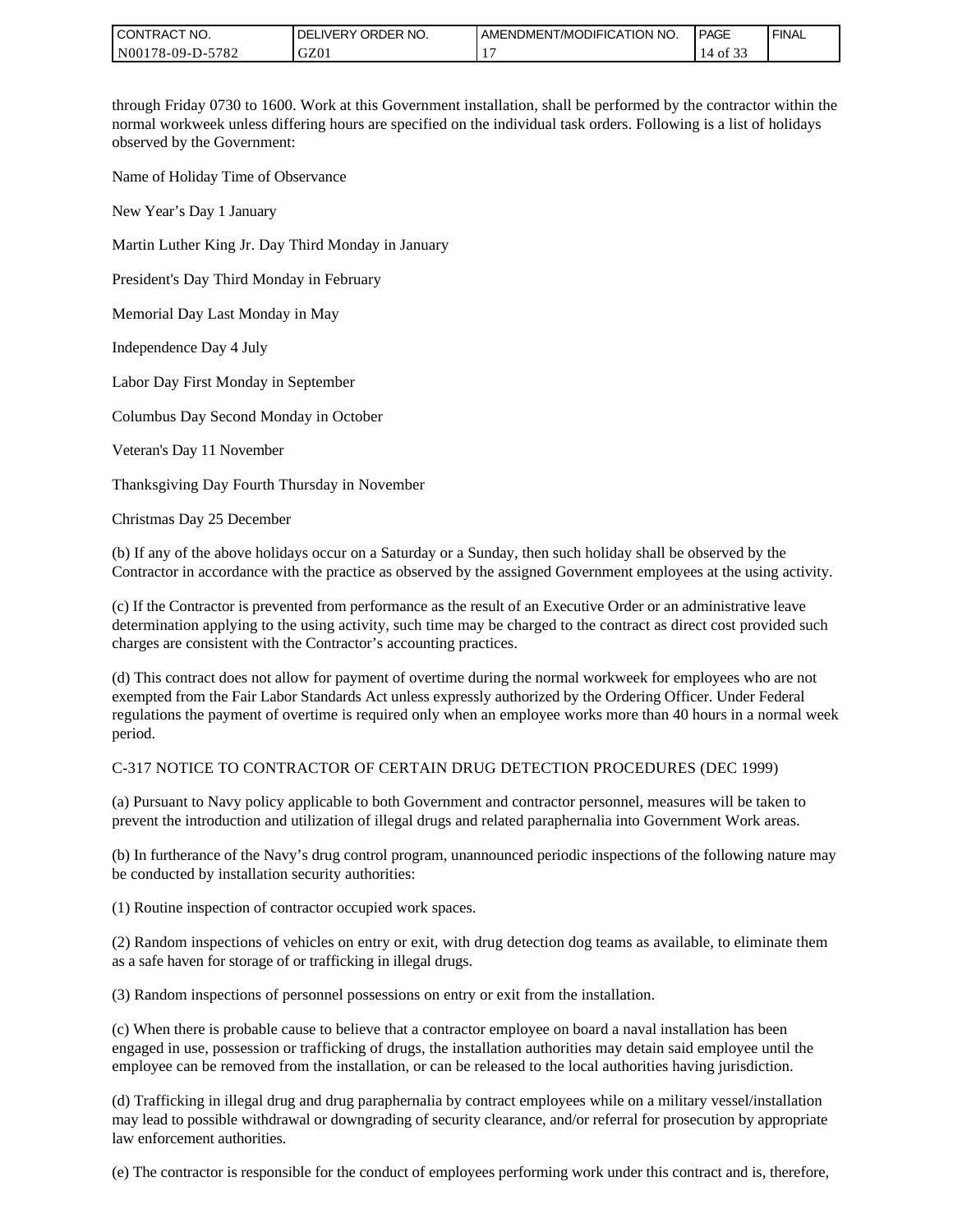| I CONTRACT NO.         | ORDER<br>NO.<br><b>DELIVERY</b> | AMENDMENT/MODIFICATION NO. | <b>PAGE</b>                         | ' FINAL |
|------------------------|---------------------------------|----------------------------|-------------------------------------|---------|
| N00178-09-D-5<br>-5782 | GZ01                            |                            | $\sim$ $\sim$<br>$\sim$ of $\infty$ |         |

responsible to assure that employees are notified of these provisions prior to assignment.

(f) The removal of contractor personnel from a Government vessel or installation as a result of the drug offenses shall not be cause for excusable delay, nor shall such action be deemed a basis for an equitable adjustment to price, delivery or other provisions of this contract.

C-718 ACCESSIBILITY OF ELECTRONIC AND INFORMATION TECHNOLOGY (JUN 2001)

(a) Each Electronic and Information Technology (EIT) supply or service provided under this contract shall comply with the EIT Accessibility Standards listed below:

[The Contracting Officer shall consult with the program office to determine which standards listed in subsection (a) apply and shall check all applicable standards prior to issuing the solicitation.]

\_\_36 C.F.R. § 1194.21 (Software Applications and operating systems

\_\_36 C.F.R. § 1194.22 (Web-based and internet information and applications)

\_\_36 C.F.R. § 1194.23 (Telecommunications products)

\_\_36 C.F.R. § 1194.24 (Video and multimedia products)

\_\_36 C.F.R. § 1194.25 (Self contained, closed products)

\_\_36 C.F.R. § 1194.26 (Desktop and portable computers)

In addition, each EIT supply or service provided under this contract shall comply with 36 C.F.R. § 1194.31 (Functional performance criteria) and 36 C.F.R. § 1194.41 (Information, documentation, and support).

(b) If the Contracting Officer determines that any supply or service delivered under this contract does not comply with the EIT Accessibility Standards, the Contracting Officer will notify the Contractor in writing accordingly. If the Contractor fails to promptly correct or replace the nonconforming products or services with conforming products or services within the delivery schedule contained in the contract, the Government will have the rights and remedies contained in the contract.

(End of specification)

#### C-719 EXEMPTION FROM ELECTRONIC AND INFORMATION TECHNOLOGY ACCESSIBILITY REQUIREMENTS (JUN 2001)

(a) The Government has determined that the following exemption(s) to the Electronic and Information Technology (EIT) Accessibility Standards (36 C.F.R. § 1194) are applicable to this procurement:

The EIT to be provided under this contract has been designated as a National Security System.

\_\_\_\_ The EIT acquired by the contractor is incidental to this contract.

\_\_\_\_ The EIT to be provided under this contract would require a fundamental alteration in the nature of the product or its components in order to comply with the EIT Accessibility Standards.

The EIT to be provided under this contract will be located in spaces frequented only by service personnel for maintenance, repair, or occasional monitoring of equipment.

\_\_\_\_ Compliance with the EIT Accessibility Standards would impose an undue burden on the agency.

\_\_\_\_ The EIT to be provided under this contract is purchased in accordance with FAR Subpart 13.2 prior to January 1, 2003.

(b) Notwithstanding that an exemption exists, the Contractor may furnish supplies or services provided under this contract that comply with the EIT Accessibility Standards (36 C.F.R. § 1194).

### C-720 PERFORMANCE BASED REVIEW AND ACCEPTANCE PROCEDURES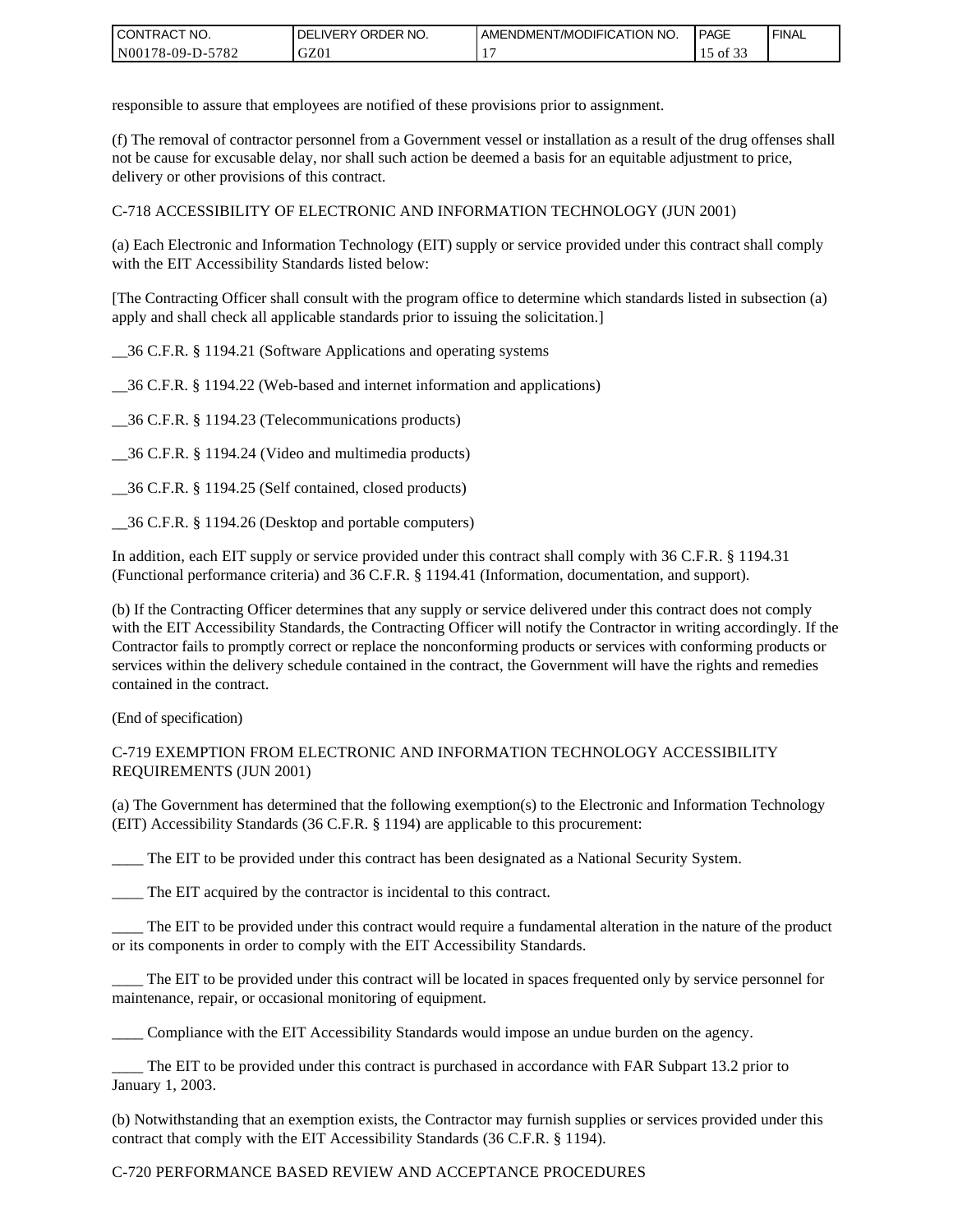| I CONT'<br>'TRACT NO. | ORDER NO.<br><b>DELIVERY</b> | AMENDMENT/MODIFICATION NO. | <b>PAGE</b> | ' FINAL |
|-----------------------|------------------------------|----------------------------|-------------|---------|
| N00178-09-D-5782      | GZ0 <sub>1</sub>             |                            | 16 of 33    |         |

This is a performance based order, as defined in FAR Part 37.6. Contractor performance will be reviewed in accordance with the Quality Assurance Plan as follows:

#### QUALITY ASSURANCE PLAN

(1) Objective: The purpose of this plan is to provide a quality assurance plan for the services contracted under this Task Order. This plan provides a basis for the Task Order Manager (TOM) to evaluate the quality of the contractor's performance. The oversight provided for in this plan, and the remedy established, will help ensure that service levels are of high quality throughout the task order term.

(2) Performance Standards:

a. The deliverables under this task order will be consistently technically accurate.

b. The services delivered under this task order will be consistently of high quality.

c. The contractor's cost control efforts under this task order will be consistently effective (applicable to cost reimbursement task orders).

d. The contractor will be consistently responsive to Government customers in its performance of this task order.

e. For the purposes of this plan, "consistently" is defined as "generally holding true", "persistently over time", and/or "overall uniformly".

(3) Evaluation Methods: The TOM will conduct performance evaluations based on the standards in paragraph 2 above using the following technique:

a. During the performance period of the task order, the TOM will continually and proactively monitor contractor efforts and obtain input from other Government personnel with performance oversight functions to ascertain the level of compliance with the Performance Standards.

b. Every 12 months after the effective date of the task order, the TOM will prepare a Task Order Performance Evaluation (TOPE) documenting the results of the efforts performed under paragraph 3.a. above.

c. The TOM will upload the TOPE to the SeaPort Portal.

(4) Remedy

a. If the annual Performance Evaluation indicates that the contractor has not met one or more of the Performance Standards, the following negative remedy becomes effective: the TOM will submit a negative TOPE on the SeaPort Portal for the applicable Performance Standard.

b. This is a significant negative remedy as the TOPE is a key part of the Performance Monitoring process which:

i. Provides input to the annual Contractor Performance Assessment Report (CPAR); and

ii. Determines the contractor's ability to earn term extensions to its basic SeaPort-e contract in accordance with the Award Term provisions contained therein.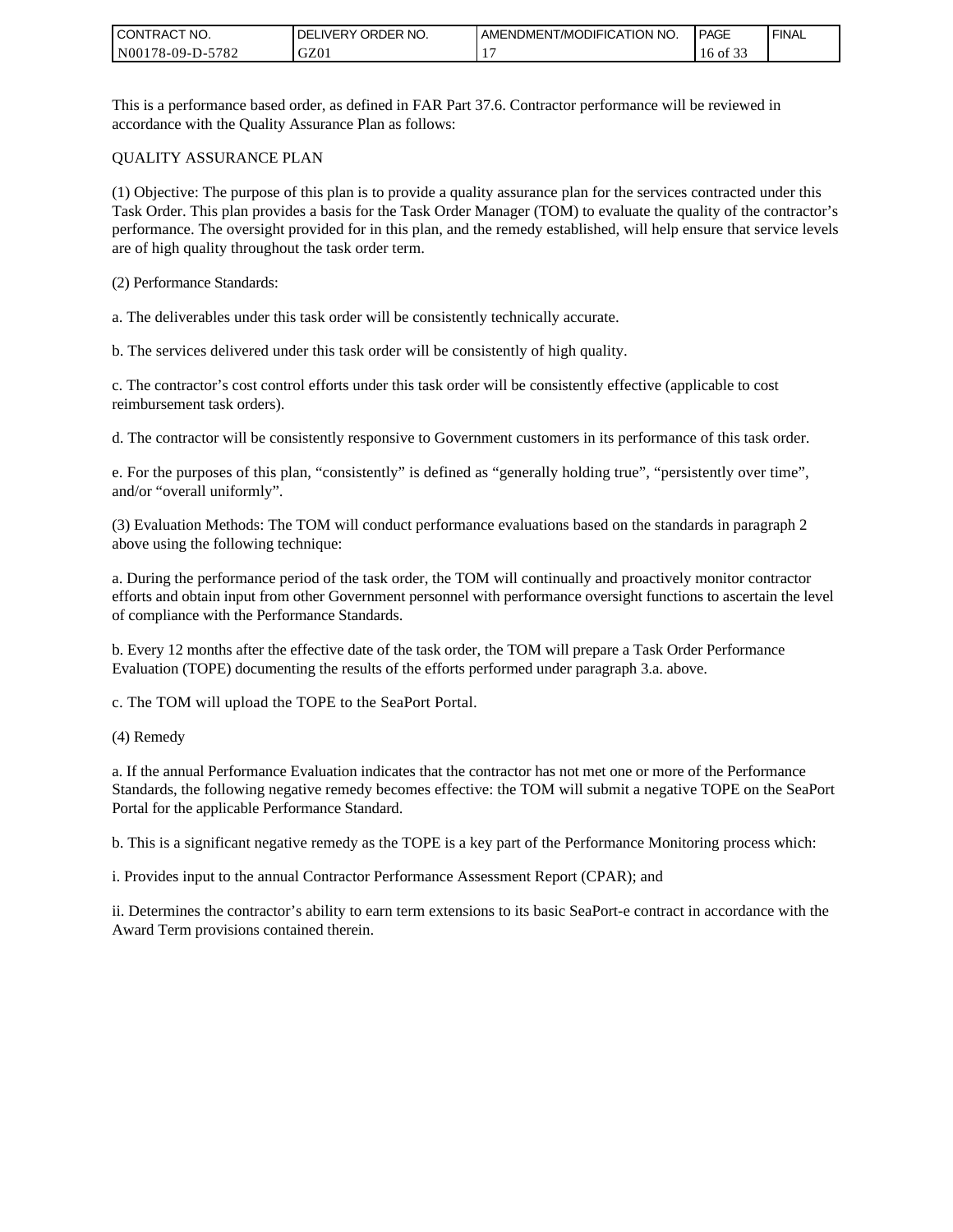| <b>CONTRACT</b><br>'NO.                               | ORDER NO.<br>DE<br>_IVERY | AMENDMENT/MODIFICATION NO. | <b>PAGE</b>                 | <b>FINAL</b> |
|-------------------------------------------------------|---------------------------|----------------------------|-----------------------------|--------------|
| $570^{\circ}$<br>N00178-09-L<br>D-:<br>$'$ O $\angle$ | GZ01                      |                            | $\sim$<br>$\cdot$ $-$<br>Οİ |              |

# **SECTION D PACKAGING AND MARKING**

SHIP TO INFORMATION:

See Section G - Task Order Manager

Packaging and Marking shall be in accordance with Section D of the SeaPort-e Multiple Award IDIQ contract.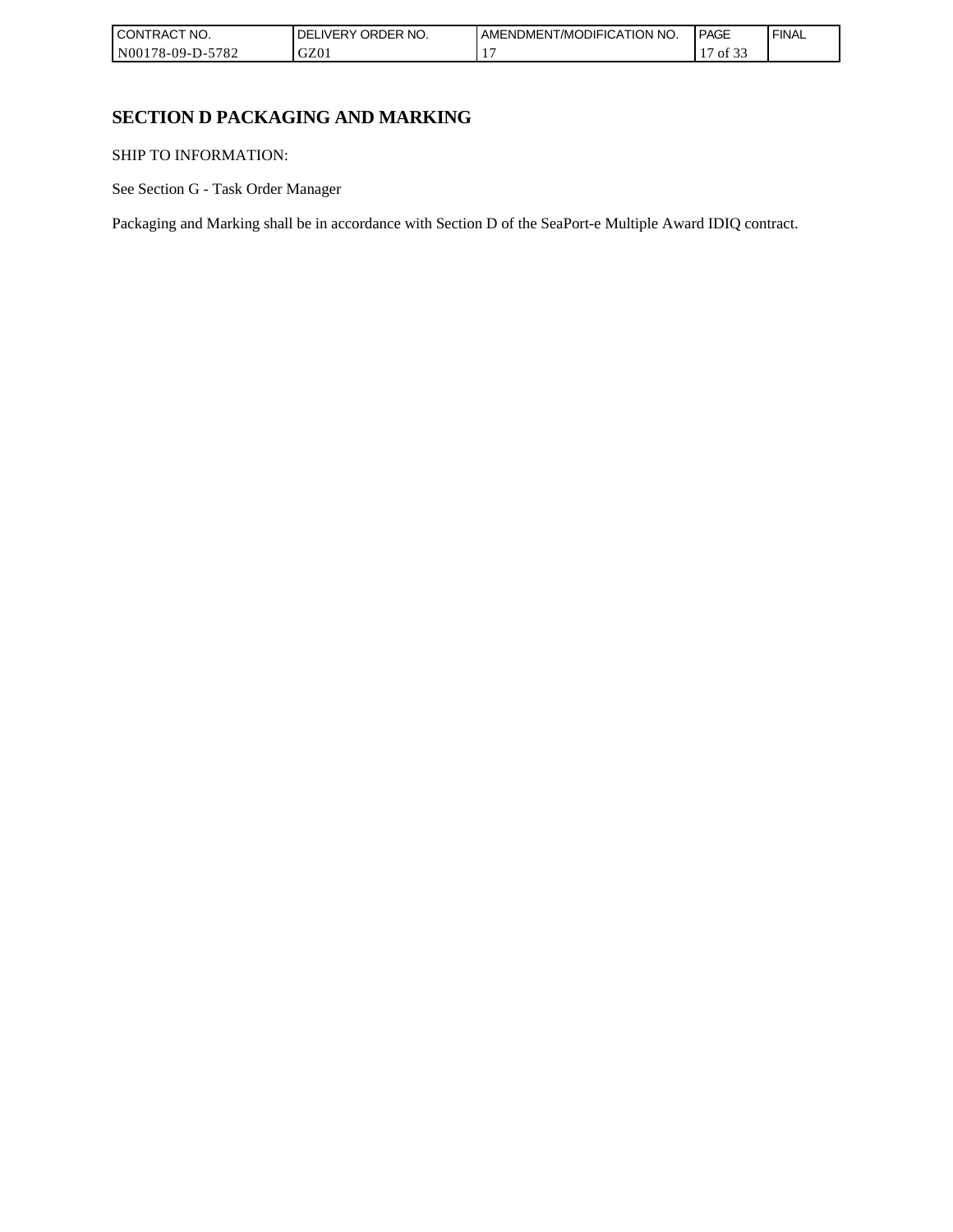| I CONTRACT NO.   | ORDER NO.<br><b>DELIVERY</b> | AMENDMENT/MODIFICATION NO. | <b>PAGE</b>                   | ' FINAL |
|------------------|------------------------------|----------------------------|-------------------------------|---------|
| N00178-09-D-5782 | GZ0 <sub>1</sub>             |                            | $\sim$ $\sim$ $\sim$<br>of 33 |         |

# **SECTION E INSPECTION AND ACCEPTANCE**

E-303 INSPECTION AND ACCEPTANCE- - DESTINATION (JAN 2002)

Inspection and acceptance of the services to be furnished hereunder shall be made at destination by the Task Order Manager or his duly authorized representative.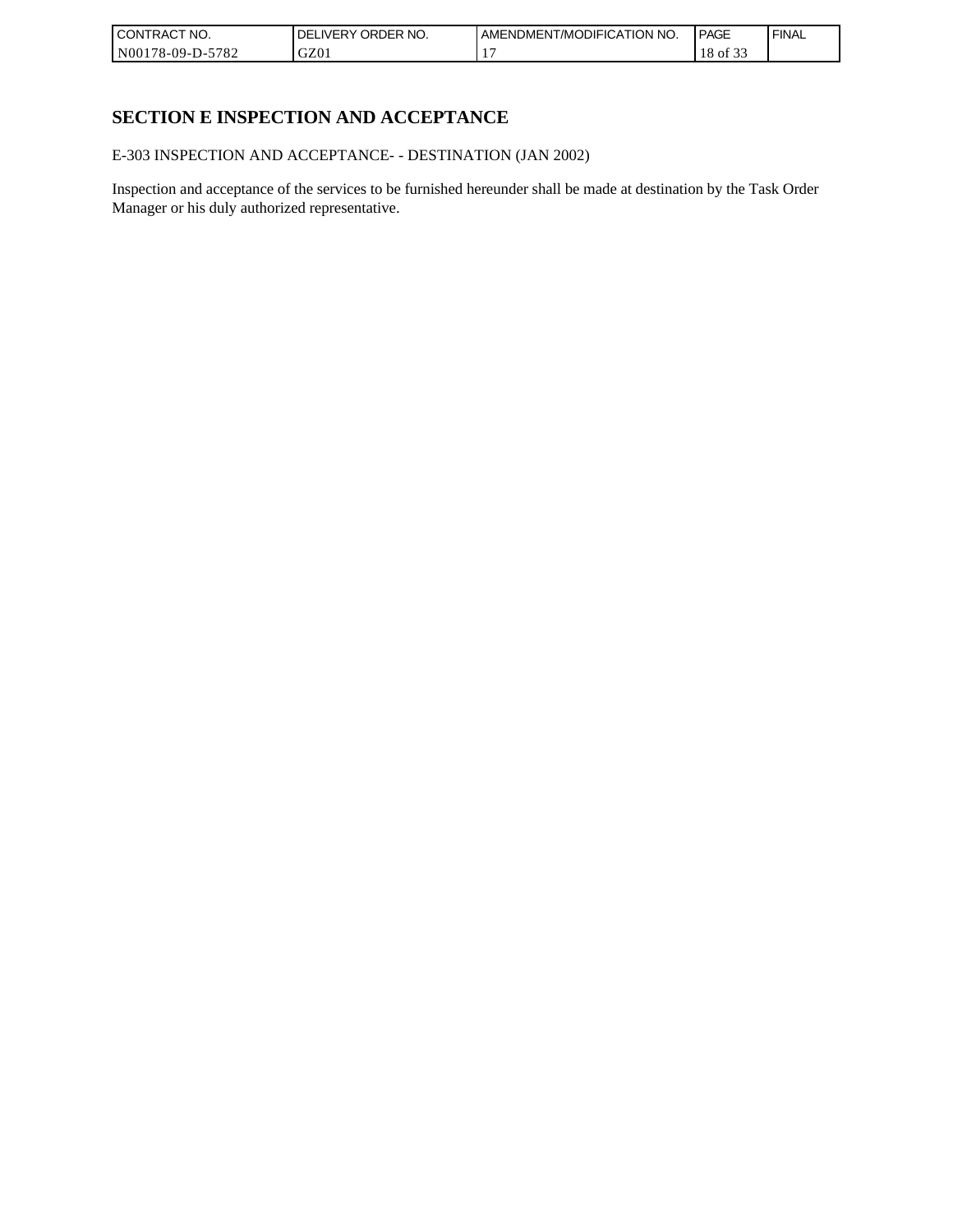| I CONTRACT NO.   | NO.<br>ORDER <sup>'</sup><br><b>DELIVERY</b> | AMENDMENT/MODIFICATION<br>I NO. | <b>PAGE</b> | <b>FINAL</b> |
|------------------|----------------------------------------------|---------------------------------|-------------|--------------|
| N00178-09-D-5782 | GZ01                                         |                                 | 0Ì<br>ن ر   |              |

### **SECTION F DELIVERABLES OR PERFORMANCE**

The periods of performance for the following Items are as follows:

| $1/11/2012 - 1/10/2013$ |
|-------------------------|
| $9/11/2012 - 9/10/2013$ |
| $9/11/2013 - 9/10/2014$ |
| $9/11/2014 - 9/10/2015$ |
| $1/11/2012 - 1/10/2013$ |
| $9/11/2012 - 9/10/2013$ |
| $9/11/2013 - 9/10/2014$ |
| $9/11/2014 - 9/10/2015$ |
|                         |

CLIN - DELIVERIES OR PERFORMANCE

The periods of performance for the following Items are as follows:

| 4001 | $1/11/2012 - 1/10/2013$ |
|------|-------------------------|
| 4002 | $9/11/2012 - 9/10/2013$ |
| 4003 | $9/11/2013 - 9/10/2014$ |
| 4004 | $9/11/2014 - 9/10/2015$ |
| 6001 | $1/11/2012 - 1/10/2013$ |
| 6002 | $9/11/2012 - 9/10/2013$ |
| 6003 | $9/11/2013 - 9/10/2014$ |
| 6004 | $9/11/2014 - 9/10/2015$ |

The periods of performance for the following Option Items are as follows:

| 4005 | $9/11/2015 - 9/12/2016$ |
|------|-------------------------|
| 6005 | $9/11/2015 - 9/10/2016$ |

Services to be performed hereunder will be provided at (insert specific address and building etc.)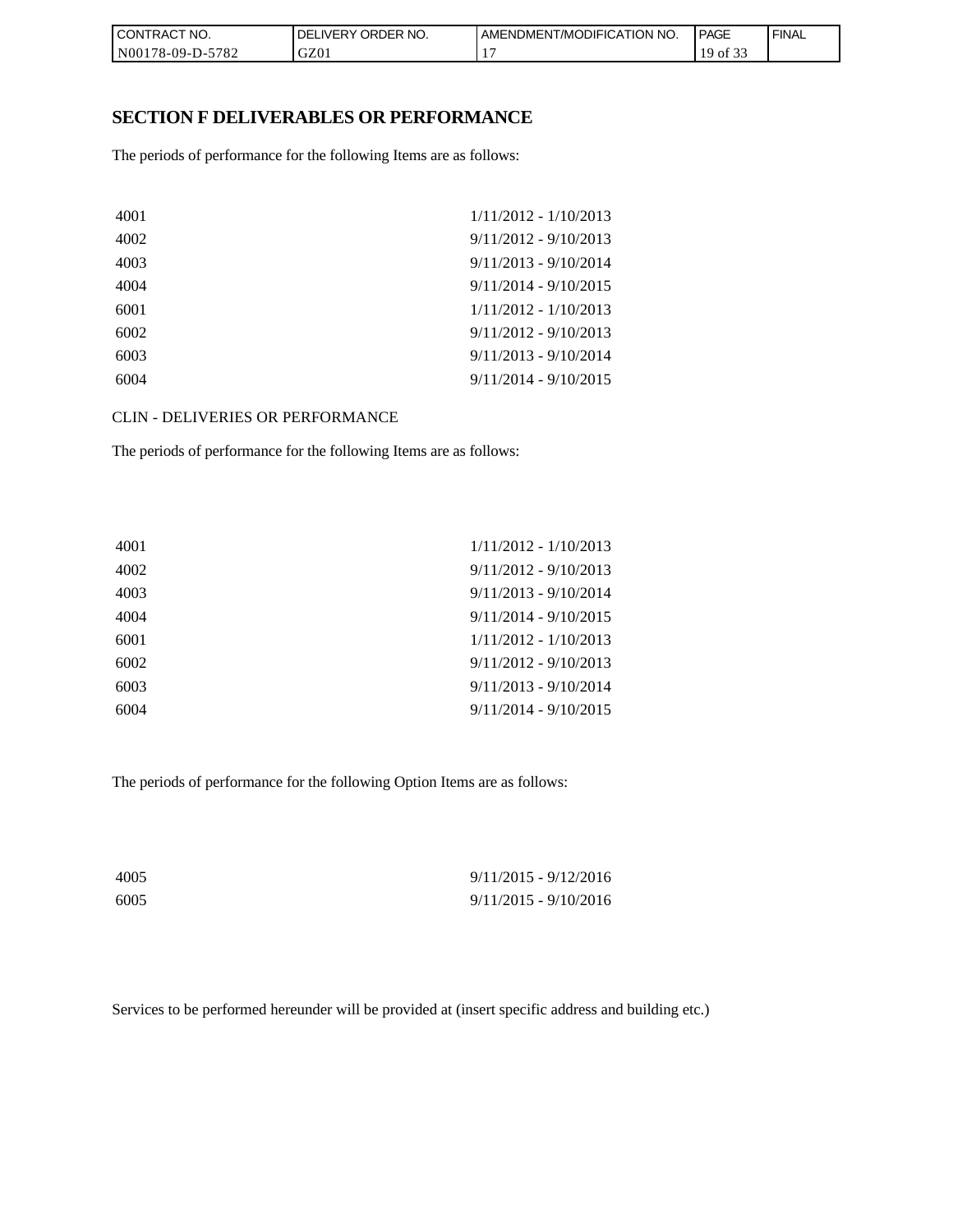| I CONTRACT NO.         | ORDER NO.<br><b>DELIVERY</b> | AMENDMENT/MODIFICATION NO. | <b>PAGE</b>                  | ' FINAL |
|------------------------|------------------------------|----------------------------|------------------------------|---------|
| N00178-09-D-5<br>-5782 | GZ01                         |                            | $\sim$ $\sim$<br>20<br>of 3. |         |

# **SECTION G CONTRACT ADMINISTRATION DATA**

Task Order Manager

Philip A. Middleton, Code 58210, P. O. Box 19022 North Charleston, SC 29419-9022 [philip.a.middleton@navy.mil](mailto:cphilip.a.middleton@navy.mil), 843-218-3331

G-314 TYPE OF CONTRACT (DEC 1999)

This is a CPFF task order.

G-317 INVOICING INSTRUCTIONS FOR SERVICES USING WIDE AREA WORK FLOW (WAWF) (JAN 2007)

(a) Invoices for services rendered under this task order shall be submitted electronically through the Wide Area Work Flow-Receipt and Acceptance (WAWF). The contractor shall submit invoices for payment per contract terms. The Government shall process invoices for payment per contract terms.

(b) The vendor shall have their CAGE Code activated by calling 1-866-618-5988. Once activated, the vendor shall self-register at the WAWF website at [https://wawf.eb.mil.](https://wawf.eb.mil/) Vendor training is available on the internet at [https://wawftraining.eb.mil.](https://wawftraining.eb.mil/) Additional support can be accessed by calling the Navy WAWF Assistance Line at 1-800-559-9293.

(c) Back-up documentation can be included and attached to the invoice in WAWF. Attachments created with any Microsoft Office product, or Adobe (.pdf files), is attachable to the invoice in WAWF.

(d) A separate invoice will be prepared no more frequently than every two weeks. Do not combine the payment claims for services provided under this contract.

(e) The following information is provided for completion of the invoice in WAWF:

| Invoice Type        | <b>Cost Vouchers</b>             |
|---------------------|----------------------------------|
| Issued by           | N65236                           |
| Admin by            | Code S2404A DCMA MANASSAS        |
| <b>DCAA</b> Auditor | Code DCAA Branch Office          |
| Service Approver    | Code S2404A DCMA MANASSAS        |
| Pay by              | Code HQ0338 DFAS COLUMBUS CENTER |

Pursuant to the requirement at DFARS PGI 204.7108, Payment Instructions (d) (12) none of the standard payment instructions identified in paragraphs (d)(1) through (11) of this section are appropriate, the Payment instructions below provide a significantly better reflection of how funds will be expended in support of contract performance.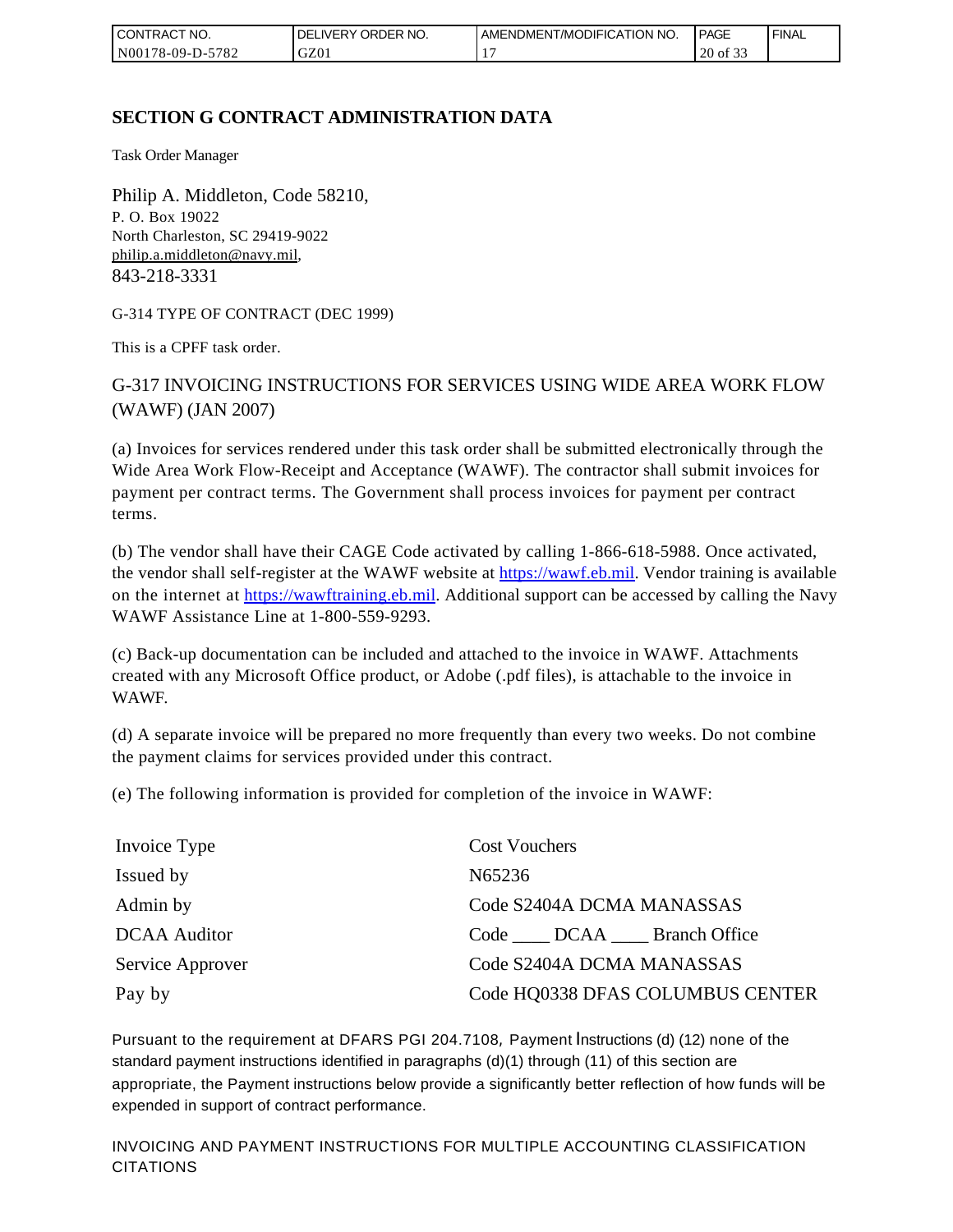| <b>CONTRACT NO.</b> | ' ORDER NO.<br><b>DELIVERY</b> | AMENDMENT/MODIFICATION NO. | PAGE           | ' FINAL |
|---------------------|--------------------------------|----------------------------|----------------|---------|
| N00178-09-D-5782    | GZ01                           |                            | ΟĪ<br>$\sim$ 1 |         |

Consistent with task order clause 5252.232-9206, Segregation of Costs, the contractor shall segregate and accumulate costs for the performance of this task order by the appropriate Accounting Classification Reference Number (ACRN). The contractor's invoice shall identify the appropriate Contract and Task Order numbers. For the work performed, invoiced costs shall be associated to the Contract Line Item Number (CLIN), the Contract Subline Item (SLIN), and the specific ACRN. Invoices submitted to the paying office that do not comply with this requirement will be returned to the contractor for resubmission. The contractor shall provide an electronic copy of each invoice to the Task Order Manager at the time of submission to DCAA/DFAS. The paying office will disburse funds in strict compliance with the amounts invoiced by CLIN/SLIN/ACRN.

#### ACTIVITY OMBUDSMAN

The SPAWAR Ombudsman for this Task Order is:

Name: Code: 8.6.2 Address: PO Box 190022, N. Charleston, SC 29419 Phone: (843) 218-5115 Email: Accounting Data SLINID PR Number Amount -------- ---------------------- ---------------------400101 1300239279 25000.00 LLA : AA 970130.1212D 2012 010 1 010400807793-1 884 257.22 DRAM 26316 044226 Standard Number: DRAM 26316/AA NWA: 100000579665 0060 ALL TASKS IN THE PWS BASE Funding 25000.00 Cumulative Funding 25000.00 MOD 01 400102 1300286595 270000.00 LLA : AB 9720130 1212 201 2 010 1 010100 80 7700-1 884 257.31 P RM 22085 Standard Number: PRM 22085/AA NWA: 100000579674 0060 ALL TASKS 600101 1300286595 10000.00 LLA : AB 9720130 1212 201 2 010 1 010100 80 7700-1 884 257.31 P RM 22085 Standard Number: PRM 22085/AA NWA: 100000579674 0060 ODCS MOD 01 Funding 280000.00 Cumulative Funding 305000.00 MOD 02 400201 1300298860 1865000.00  $T.T.A$  : AC 9720130.18P2 252 46896 0 068688 2D JTF42 468962 1H303Q Standard Number: N4689612MPJTF42/AA NWA: 100000742221 0060 TASK MCIS CNDSP 600201 1300298860 20000.00 LLA : AC 9720130.18P2 252 46896 0 068688 2D JTF42 468962 1H303Q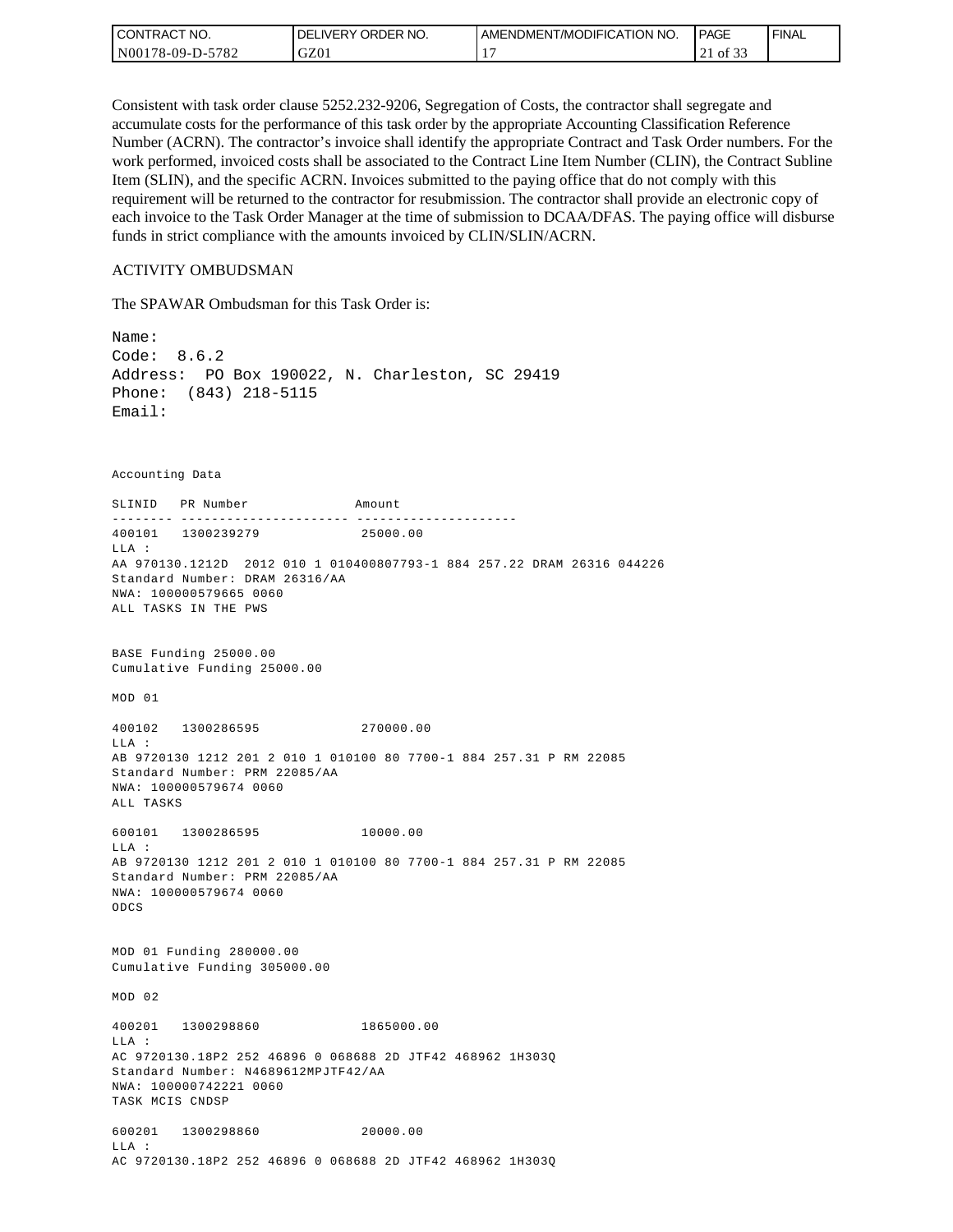CONTRACT NO. DELIVERY ORDER NO. AMENDMENT/MODIFICATION NO. **PAGE**  FINALCONTRACT NO.<br>
NO0178-09-D-5<br>
Standard Numb<br>
Non 178-09-D-5<br>
Standard Numb<br>
NNA: 10000074<br>
ODCS TASK MCI<br>
Cumulative Fu<br>
MOD 03<br>
400202 1300<br>
400202 1300<br>
LLA:<br>
AD 970130.131<br>
Standard Numb<br>
NNA: 10000077<br>
MOD 03 Fundin<br>
Cu N00178-09-D-5782 GZ01 17 22 of 33 Standard Number: N4689612MPJTF42/AA NWA: 100000742221 0060 ODCS TASK MCIS CNDSP MOD 02 Funding 1885000.00 Cumulative Funding 2190000.00 MOD 03 400202 1300319971 272477.34  $T.T.A$  : AD 970130.1313D 2013 0101010400807793-1884 257.31 PRM 3347 044226 Standard Number: PRM 33474 NWA: 100000773020 0060 MOD 03 Funding 272477.34 Cumulative Funding 2462477.34 MOD 04 400203 1300332147 185367.00 LLA : AE 9730130 1884 201 3 010 1 010400 80 7793-1 884 257.31 P RM 34293 044226 Standard Number: PRM 34293 NWA: 100000809878 0060 TASK MCIS NETTOPS MOD 04 Funding 185367.00 Cumulative Funding 2647844.34 MOD 05 Funding 0.00 Cumulative Funding 2647844.34 MOD 06 400204 1300354996 150000.00  $T.T.A$  : AG 970130.1313D 2013 0101010400807793-1884 275.31 PRM35086 044226 Standard Number: PMR 35086 NWA:100000832927-0060 TASK MCIS NETTOPS 400205 1300354996 125000.00 LLA : AH 970130.1313D 2013 0101010400807793-1884 275.31 PRM35050 044226 Standard Number: PRM 35050 NWA: 100000832928-0060 TASK MCIS NETTOPS 600202 1300354996 5000.00 LLA : AH 970130.1313D 2013 0101010400807793-1884 275.31 PRM35050 044226 Standard Number: PRM 35050 NWA: 100000832928-0060 ODCS MCIS NETTOPS MOD 06 Funding 280000.00 Cumulative Funding 2927844.34 MOD 07 Funding 0.00 Cumulative Funding 2927844.34 MOD 08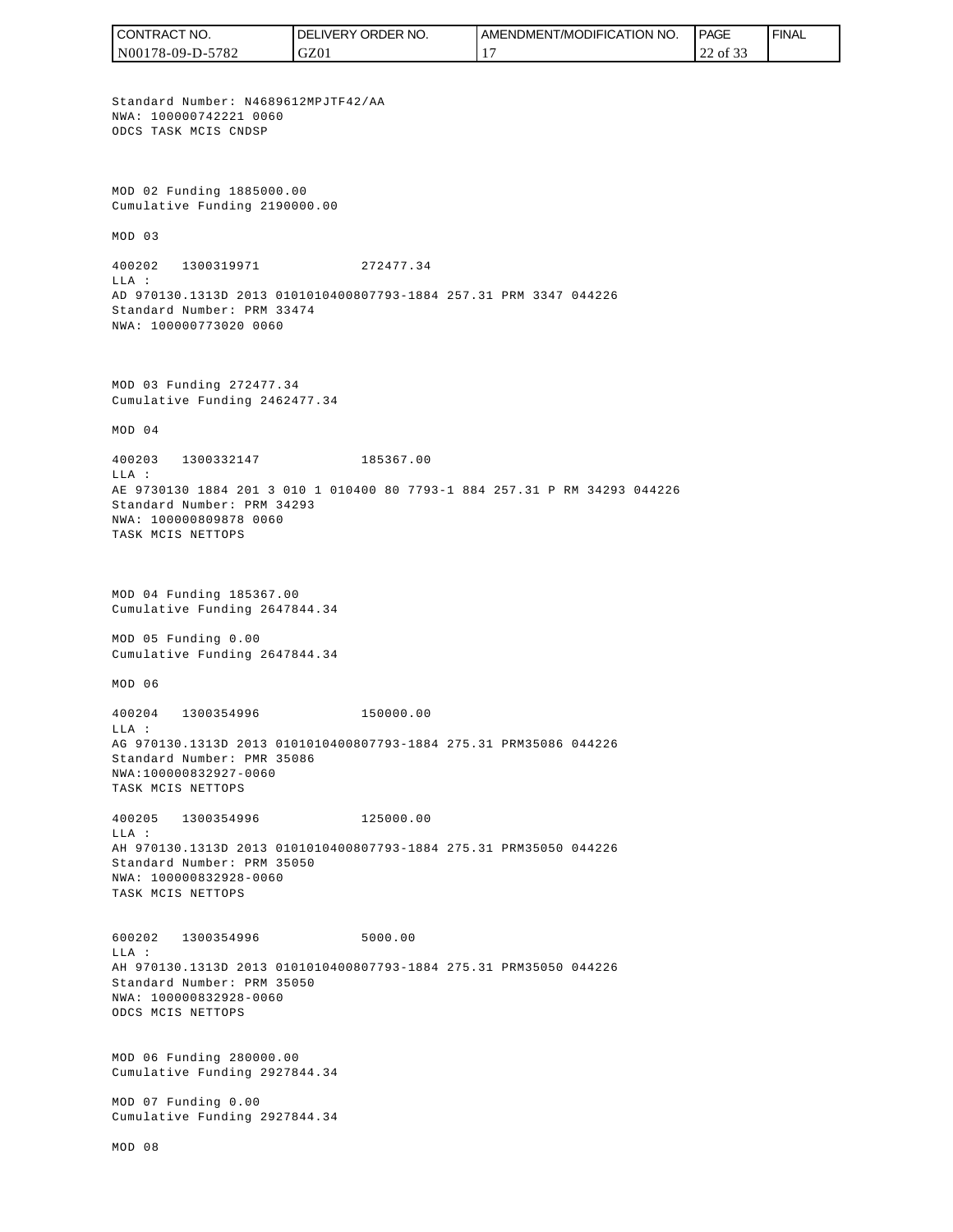400301 1300373150 1700000.00  $T.T.A$  : AJ 9730130 18P2 253 46896 0 068688 2D PJTF38 4689631H304Q Standard Number: N4689613MPJTF38 NWA: 100000831524-0060 MCIS NETTOPS 400302 1300373150 180000.00 LLA : AK 9730130 1884 010 10104 0 080779 3 257.31 PRM36219 044226 Standard Number: PRM 36219 NWA: 100000852592-0060 MCIS NETTOPS 400303 1300373150 50000.00 LLA : AL 9730130 1884 010 10104 0 080779 3 257.31 PRM36229 044226 Standard Number: PRM 36229 NWA: 100000852590-0060 MCIS NETTOPS 600301 1300373150 9215.99  $T.T.A$  : AJ 9730130 18P2 253 46896 0 068688 2D PJTF38 4689631H304Q MOD 08 Funding 1939215.99 Cumulative Funding 4867060.33 MOD 09 Funding 0.00 Cumulative Funding 2927844.34 MOD 10 Funding 0.00 Cumulative Funding 4867060.33 MOD 11 400304 1300394554 150000.00 LLA : AM 970130.1414D 1884 0101010400807793 257.31 PRM46252 044226 Standard Number: PRM 46252 NWA: 100000876563 0060 TASK MCIS NETTOPS MOD 11 Funding 150000.00 Cumulative Funding 5017060.33 MOD 12 Funding 0.00 Cumulative Funding 5017060.33 MOD 13 400305 1300415544 450000.00  $T.T.A$  : AN 970130.1414D 1884 0101010400807793 257.31 PRM47234 044226 Standard Number: PRM47234 NWA: 100000876217 0060 MCIS NETTOPS MOD 13 Funding 450000.00 Cumulative Funding 5467060.33 MOD 14 400306 1300436371 432000.00  $T.T.A$  : AP 970130 1414D 1884 010 10104 0 080779 3 257.31 PRM47625 044226 Standard Number: PRM 47625 NWA: 100000876218 0060 IA CNDSP SUPPORT N00178-09-D-5782 GZ01 17 23 of 33

CONTRACT NO.

DELIVERY ORDER NO.

AMENDMENT/MODIFICATION NO.

PAGE

FINAL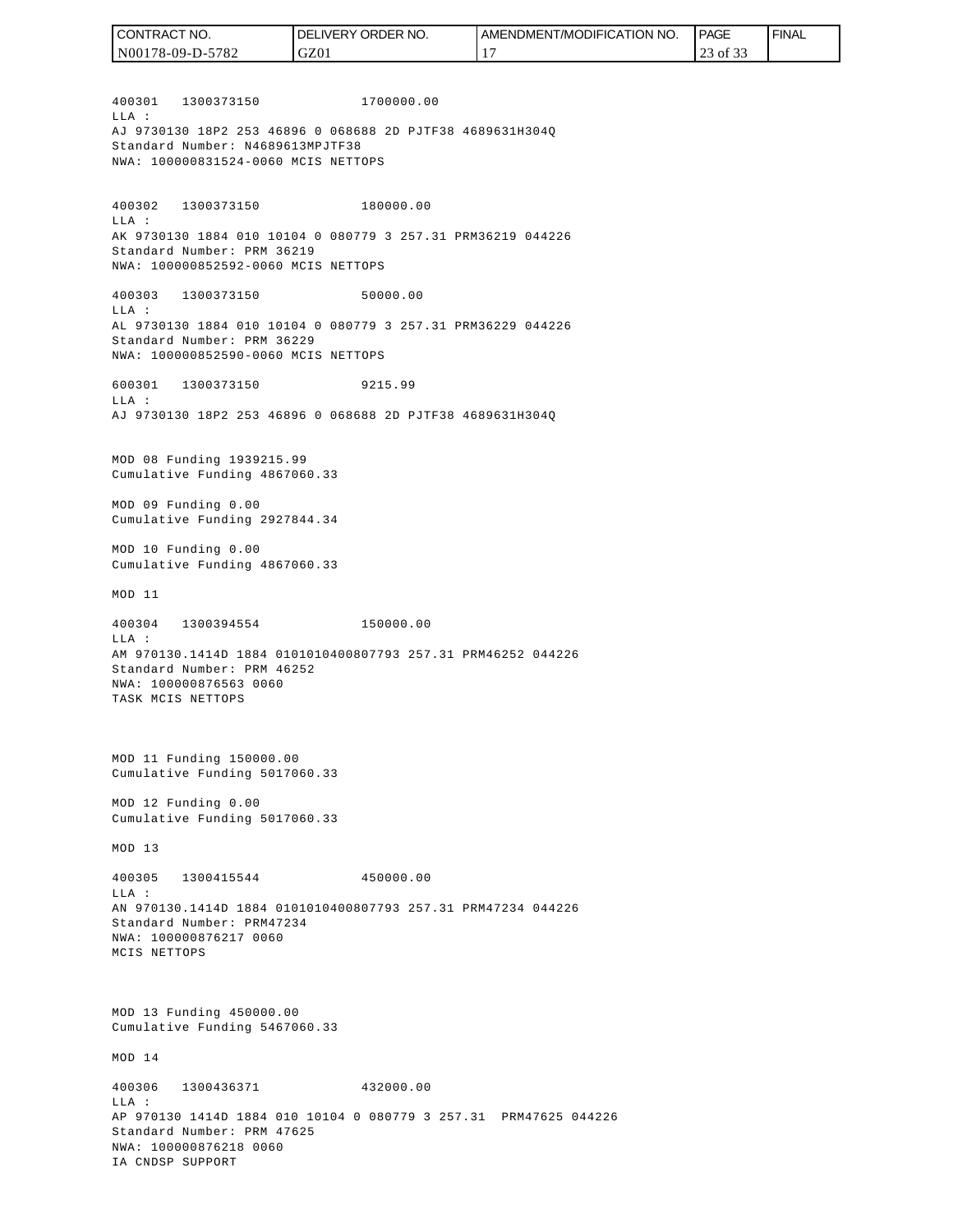| I CONTRACT NO.   | <b>I DELIVERY ORDER NO.</b> | I AMENDMENT/MODIFICATION NO. | <b>PAGE</b> | ' FINAL |
|------------------|-----------------------------|------------------------------|-------------|---------|
| N00178-09-D-5782 | GZ01                        |                              | $4$ of 3.   |         |

400307 1300436371 100000.00 LLA : AQ 970130 1414D 1884 010 10104 0 080779 3 257.31 PRM47236 044226 Standard Number: PRM 47236 NWA: 100000876564 0060 NETTOPS SUPPORT

600302 1300436371 1000.00 LLA : AP 970130 1414D 1884 010 10104 0 080779 3 257.31 PRM47625 044226 Standard Number: PRM 47625 NWA:100000876218 0060 ODCs IA CNDSP

MOD 14 Funding 533000.00 Cumulative Funding 6000060.33

MOD 15

400401 1300443439 146506.30 LLA : AR 970130.1414D 1884 0101010400807793 257.31 PRM47246 044226 Standard Number: PRM 47246 NWA: 100000876513 0060 HAIMS SUPPORT

400402 1300443439 326566.16 LLA : AS 970130.1414D 1884 0101010400807793 257.31 PRM47632 044226 Standard Number: PRM 47632 NWA: 100000876514 0060 HAIMS SUPPORT

400403 1300443439 170045.28 LLA : AT 970130.1414D 1884 0101010400807793 257.31 PRM47629 044226 Standard Number: PRM 47629 NWA: 100000876565 0060 NET OPS

600401 1300443439 2000.00  $T.T.A$  : AS 970130.1414D 1884 0101010400807793 257.31 PRM47632 044226 Standard Number: PRM 47632 NWA: 100000876514 0060 ODC HAIMS SUPPORT

MOD 15 Funding 645117.74 Cumulative Funding 6645178.07

MOD 16

400403 1300443439 100.00 LLA : AT 970130.1414D 1884 0101010400807793 257.31 PRM47629 044226 Standard Number: PRM 47629 NWA: 100000876565 0060 NET OPS

MOD 16 Funding 100.00 Cumulative Funding 6645278.07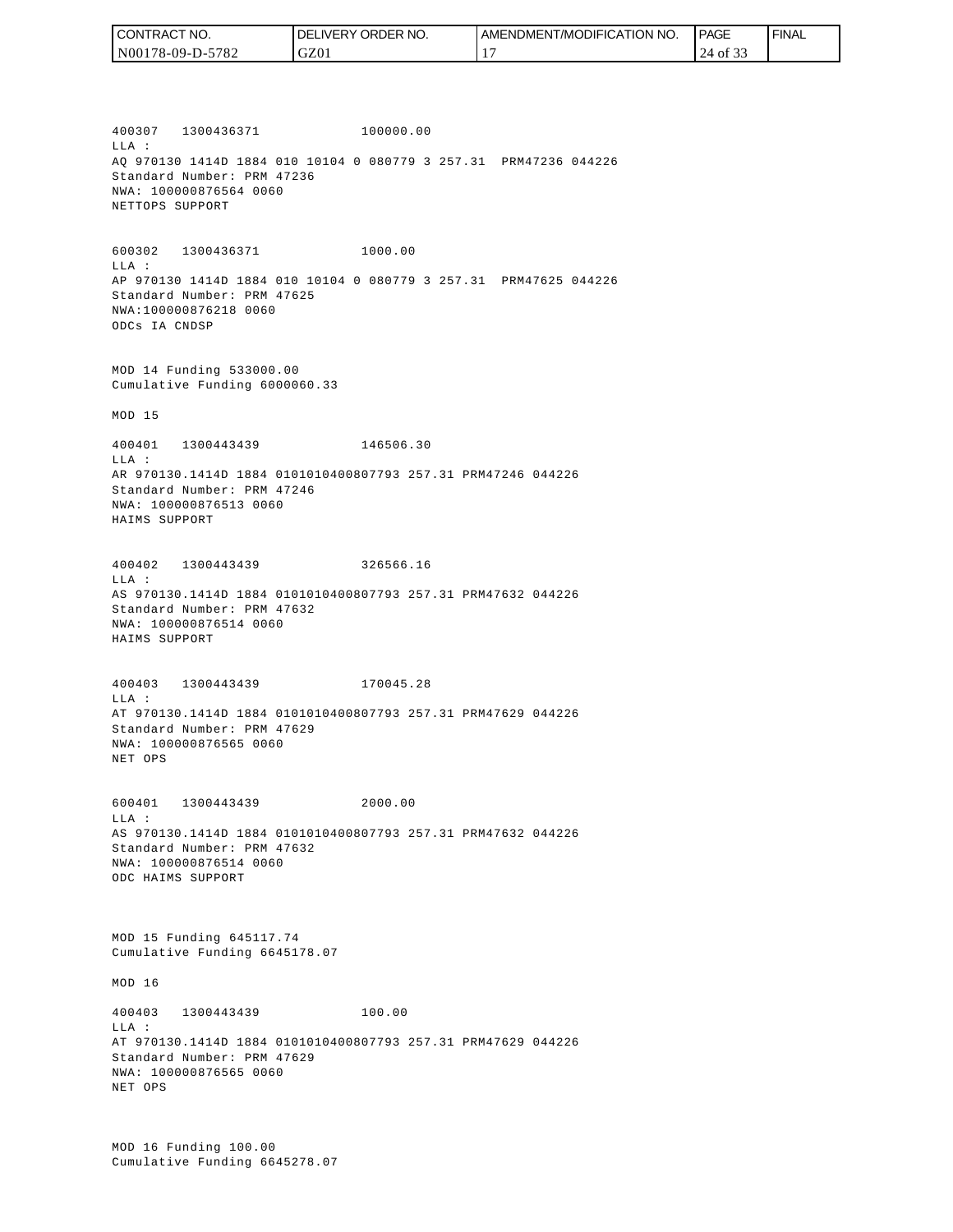| I CONTRACT NO.   | NO.<br>DELIVERY ORDER | AMENDMENT/MODIFICATION NO. | PAGE         | ' FINAL |
|------------------|-----------------------|----------------------------|--------------|---------|
| N00178-09-D-5782 | GZ01                  |                            | -01 33<br>رے |         |

MOD 17

400404 1300447315 79883.00 LLA : AU 9740130.14140 1884 010 10104 0 080779 3 257.31 PRM47236 044226 Standard Number: PRM 47236 NWA#100000876564-0060

400405 1300447315 31866.63 LLA : AV 9740130.1414D 1884 010 10104 0 080779 3 257.31 PRM47625 044226 Standard Number: PRM 47625 NWA# 100000876218-0060

400406 1300447315 1700000.00 LLA : AW 9740130.1414D 1884 010 10104 0 080778 1 257.31 PRM48711 044226 Standard Number: PRM 48711 NWA# 100000961211-0060

600402 1300447315 5000.00 LLA : AW 9740130.1414D 1884 010 10104 0 080778 1 257.31 PRM48711 044226 Standard Number: PRM 48711 NWA#100000961211-0060

MOD 17 Funding 1816749.63 Cumulative Funding 8462027.70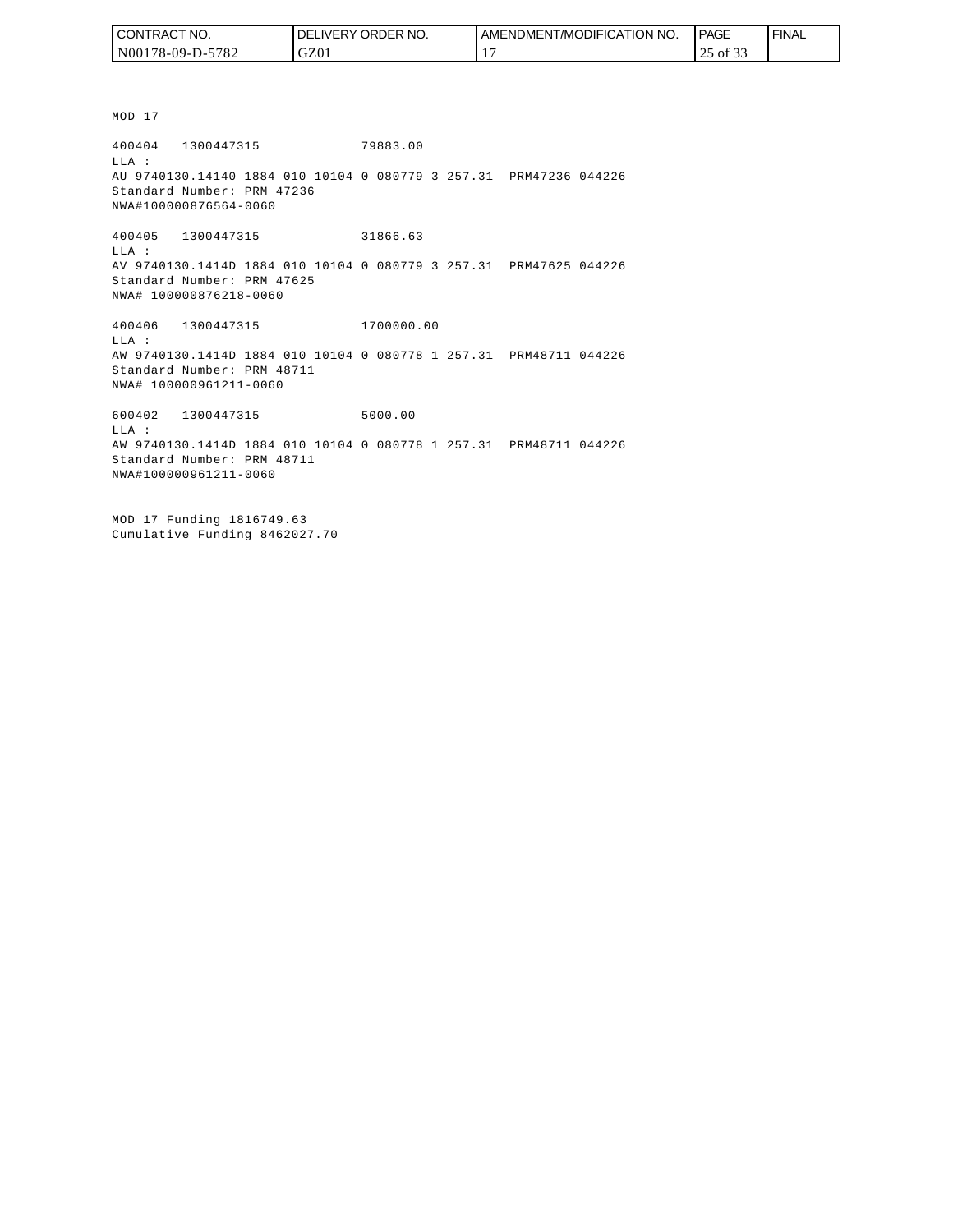| I CON'<br><b>'TRACT NO.</b> | NO.<br>ORDER <sup>®</sup><br>DELIVERY | AMENDMENT/MODIFICATION NO. | I PAGE                              | ' FINAL |
|-----------------------------|---------------------------------------|----------------------------|-------------------------------------|---------|
| N00178-09-D-5782            | GZ01                                  |                            | $\sim$ $\sim$ $\sim$<br>26<br>of 33 |         |

# **SECTION H SPECIAL CONTRACT REQUIREMENTS**

#### 5252.232-9206 SEGREGATION OF COSTS (DEC 2003)

(a) The Contractor agrees to segregate costs incurred under this task order at the lowest level of performance, either task or subtask, rather than on a total task order basis, and to submit invoices reflecting costs incurred at that level. Invoices shall contain summaries of work charged during the period covered, as well as overall cumulative summaries by labor category for all work invoiced to date (if applicable), by line item, task or subtask.

(b) Where multiple lines of accounting are present, the ACRN preceding the accounting citation will be found in Section B and/or Section G. Payment of Contractor invoices shall be accomplished only by charging the ACRN that corresponds to the work invoiced.

(c) Except when payment requests are submitted electronically as specified in the clause at DFARS 252.232-7003, Electronic Submission of Payment Requests, one copy of each invoice or voucher will be provided, at the time of submission to DCAA, to the Task Order Manager.

#### H-350 REIMBURSEMENT OF TRAVEL COSTS (NOV 2005)

(a) Contractor Request and Government Approval of Travel

Any travel under this contract must be specifically requested in writing, by the contractor prior to incurring any travel costs. If this contract is a definite or indefinite delivery contract, then the written Government authorization will be by task/delivery orders issued by the Ordering Officer or by a modification to an issued task/delivery order. If this contract is not a definite or indefinite delivery contract, then the written Government authorization will be by written notice of approval from the Contracting Officer's Representative (COR). The request shall include as a minimum, the following:

- (1) Contract number
- (2) Date, time, and place of proposed travel
- (3) Purpose of travel and how it relates to the contract
- (4) Contractor's estimated cost of travel
- (5) Name(s) of individual(s) traveling and;
- (6) A breakdown of estimated travel and per diem charges.
- (b) General

(1) The costs for travel, subsistence, and lodging shall be reimbursed to the contractor only to the extent that it is necessary and authorized for performance of the work under this contract. The costs for travel, subsistence, and lodging shall be reimbursed to the contractor in accordance with the Federal Acquisition Regulation (FAR) 31.205-46, which is incorporated by reference into this contract. As specified in FAR 31.205-46(a) (2), reimbursement for the costs incurred for lodging, meals and incidental expenses (as defined in the travel regulations cited subparagraphs  $(b)(1)(i)$  through  $(b)(1)(iii)$  below) shall be considered to be reasonable and allowable only to the extent that they do not exceed on a daily basis the maximum per diem rates in effect at the time of travel as set forth in the following:

(i) Federal Travel Regulation prescribed by the General Services Administration for travel in the contiguous 48 United States;

(ii) Joint Travel Regulation, Volume 2, DoD Civilian Personnel, Appendix A, prescribed by the Department of Defense for travel in Alaska, Hawaii, The Commonwealth of Puerto Rico, and the territories and possessions of the United States; or

(iii) Standardized Regulations, (Government Civilians, Foreign Areas), Section 925, "Maximum Travel Per Diem Allowances in Foreign Areas" prescribed by the Department of State, for travel in areas not covered in the travel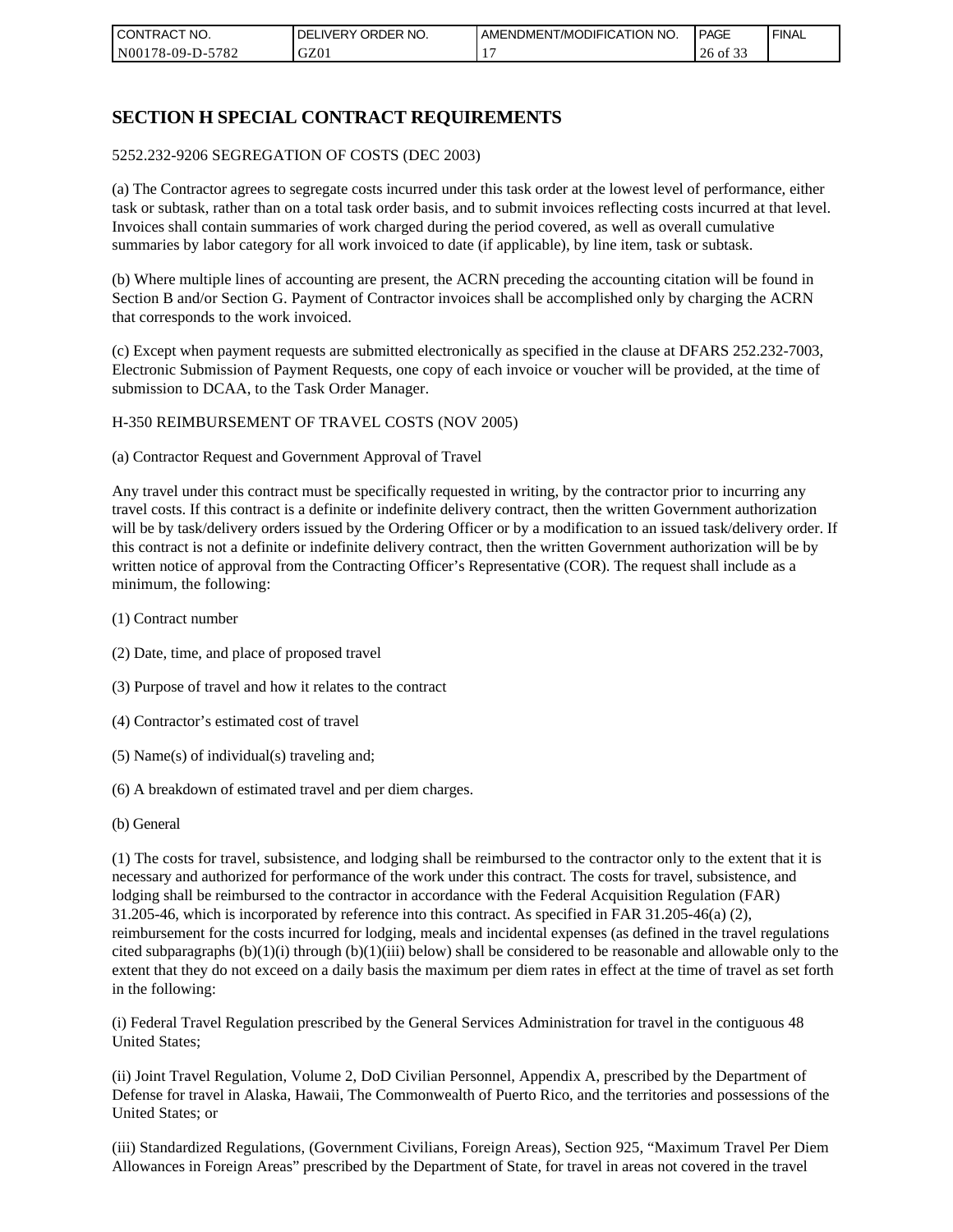| I CONTRACT NO.   | ' ORDER NO.<br><b>DELIVERY</b> | <b>LAMENDMENT/MODIFICATION NO.</b> | <b>PAGE</b>    | <b>FINAL</b> |
|------------------|--------------------------------|------------------------------------|----------------|--------------|
| N00178-09-D-5782 | GZ01                           |                                    | $\sim$<br>0132 |              |

regulations cited in subparagraphs  $(b)(1)(i)$  and  $(b)(1)(ii)$  above.

(2) Personnel in travel status from and to the contractor's place of business and designated work site or vice versa, shall be considered to be performing work under the contract, and contractor shall bill such travel time at the straight (regular) time rate; however, such billing shall not exceed eight hours per person for any one person while in travel status during one calendar day.

(c) Per Diem

(1) The contractor shall not be paid per diem for contractor personnel who reside in the metropolitan area in which the tasks are being performed. Per diem shall not be paid on services performed at contractor's home facility and at any facility required by the contract, or at any location within a radius of 50 miles from the contractor's home facility and any facility required by this contract.

(2) Costs for subsistence and lodging shall be paid to the contractor only to the extent that overnight stay is necessary and authorized in writing by the Government for performance of the work under this contract per paragraph (a). When authorized, per diem shall be paid by the contractor to its employees at a rate not to exceed the rate specified in the travel regulations cited in FAR 31.205-46(a)(2) and authorized in writing by the Government. The authorized per diem rate shall be the same as the prevailing locality per diem rate.

(3) Reimbursement to the contractor for per diem shall be limited to payments to employees not to exceed the authorized per diem and as authorized in writing by the Government per paragraph (a). Fractional parts of a day shall be payable on a prorated basis for purposes of billing for per diem charges attributed to subsistence on days of travel. The departure day from the Permanent Duty Station (PDS) and return day to the PDS shall be 75% of the applicable per diem rate. The contractor shall retain supporting documentation for per diem paid to employees as evidence of actual payments, as required by the FAR 52.216-7 "Allowable Cost and Payment" clause of the contract.

#### (d) Transportation

(1) The contractor shall be paid on the basis of actual amounts paid to the extent that such transportation is necessary for the performance of work under the contract and is authorized in writing by the Government per paragraph (a).

(2) The contractor agrees, in the performance of necessary travel, to use the lowest cost mode commensurate with the requirements of the mission and in accordance with good traffic management principles. When it is necessary to use air or rail travel, the contractor agrees to use coach, tourist class or similar accommodations to the extent consistent with the successful and economical accomplishment of the mission for which the travel is being performed. Documentation must be provided to substantiate non-availability of coach or tourist if business or first class is proposed to accomplish travel requirements.

(3) When transportation by privately owned conveyance (POC) is authorized, the contractor shall be paid on a mileage basis not to exceed the applicable Government transportation rate specified in the travel regulations cited in FAR 31.205-46(a)(2) and is authorized in writing by the Government per paragraph (a).

(4) When transportation by privately owned (motor) vehicle (POV) is authorized, required travel of contractor personnel, that is not commuting travel, may be paid to the extent that it exceeds the normal commuting mileage of such employee. When an employee's POV is used for travel between an employee's residence or the Permanent Duty Station and one or more alternate work sites within the local area, the employee shall be paid mileage for the distance that exceeds the employee's commuting distance.

(5) When transportation by a rental automobile, other special conveyance or public conveyance is authorized, the contractor shall be paid the rental and/or hiring charge and operating expenses incurred on official business (if not included in the rental or hiring charge). When the operating expenses are included in the rental or hiring charge, there should be a record of those expenses available to submit with the receipt. Examples of such operating expenses include: hiring charge (bus, streetcar or subway fares), gasoline and oil, parking, and tunnel tolls.

#### (6) Definitions:

(i) "Permanent Duty Station" (PDS) is the location of the employee's permanent work assignment (i.e., the building or other place where the employee regularly reports for work.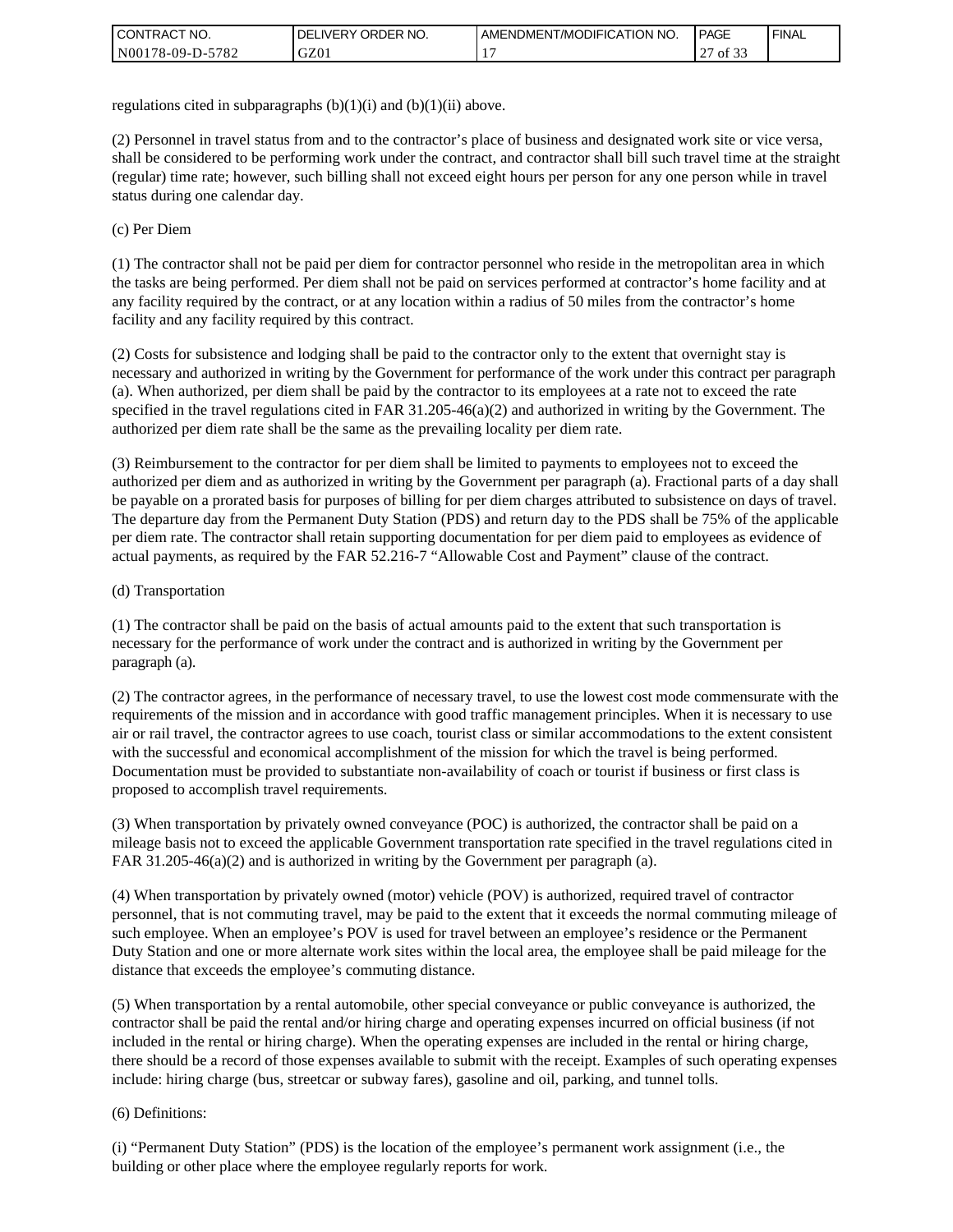| I CONTRACT NO.   | DELIVERY ORDER NO. | LAMENDMENT/MODIFICATION NO. | PAGE                         | ' FINAL |
|------------------|--------------------|-----------------------------|------------------------------|---------|
| N00178-09-D-5782 | GZ01               |                             | $\sim$ $\sim$<br>28<br>of 33 |         |

(ii) "Privately Owned Conveyance" (POC) is any transportation mode used for the movement of persons from place to place, other than a Government conveyance or common carrier, including a conveyance loaned for a charge to, or rented at personal expense by, an employee for transportation while on travel when such rental conveyance has not been authorized/approved as a Special Conveyance.

(iii) "Privately Owned (Motor) Vehicle (POV)" is any motor vehicle (including an automobile, light truck, van or pickup truck) owned by, or on a long-term lease (12 or more months) to, an employee or that employee's dependent for the primary purpose of providing personal transportation, that:

(a) is self-propelled and licensed to travel on the public highways;

(b) is designed to carry passengers or goods; and

(c) has four or more wheels or is a motorcycle or moped.

(iv) "Special Conveyance" is commercially rented or hired vehicles other than a POC and other than those owned or under contract to an agency.

(v) "Public Conveyance" is local public transportation (e.g., bus, streetcar, subway, etc) or taxicab.

(iv) "Residence" is the fixed or permanent domicile of a person that can be reasonably justified as a bona fide residence.

EXAMPLE 1: Employee's one way commuting distance to regular place of work is 7 miles. Employee drives from residence to an alternate work site, a distance of 18 miles. Upon completion of work, employee returns to residence, a distance of 18 miles.

In this case, the employee is entitled to be reimbursed for the distance that exceeds the normal round trip commuting distance (14 miles). The employee is reimbursed for 22 miles (18 + 18 - 14 = 22).

EXAMPLE 2: Employee's one way commuting distance to regular place of work is 15 miles. Employee drives from residence to an alternate work site, a distance of 5 miles. Upon completion of work, employee returns to residence, a distance of 5 miles.

In this case, the employee is not entitled to be reimbursed for the travel performed (10 miles), since the distance traveled is less than the commuting distance (30 miles) to the regular place of work.

EXAMPLE 3: Employee's one way commuting distance to regular place of work is 15 miles. Employee drives to regular place of work. Employee is required to travel to an alternate work site, a distance of 30 miles. Upon completion of work, employee returns to residence, a distance of 15 miles.

In this case, the employee is entitled to be reimbursed for the distance that exceeds the normal round trip commuting distance (30 miles). The employee is reimbursed for 30 miles  $(15 + 30 + 15 - 30 = 30)$ .

EXAMPLE 4: Employee's one way commuting distance to regular place of work is 12 miles. In the morning the employee drives to an alternate work site (45 miles). In the afternoon the employee returns to the regular place of work (67 miles). After completion of work, employee returns to residence, a distance of 12 miles.

In this case, the employee is entitled to be reimbursed for the distance that exceeds the normal round trip commuting distance (24 miles). The employee is reimbursed for 100 miles  $(45 + 67 + 12 - 24 = 100)$ .

EXAMPLE 5: Employee's one way commuting distance to regular place of work is 35 miles. Employee drives to the regular place of work (35 miles). Later, the employee drives to alternate work site #1 (50 miles) and then to alternate work site #2 (25 miles). Employee then drives to residence (10 miles).

In this case, the employee is entitled to be reimbursed for the distance that exceeds the normal commuting distance (70 miles). The employee is reimbursed for 50 miles  $(35 + 50 + 25 + 10 - 70 = 50)$ .

EXAMPLE 6: Employee's one way commuting distance to regular place of work is 20 miles. Employee drives to the regular place of work (20 miles). Later, the employee drives to alternate work site #1 (10 miles) and then to alternate work site #2 (5 miles). Employee then drives to residence (2 miles).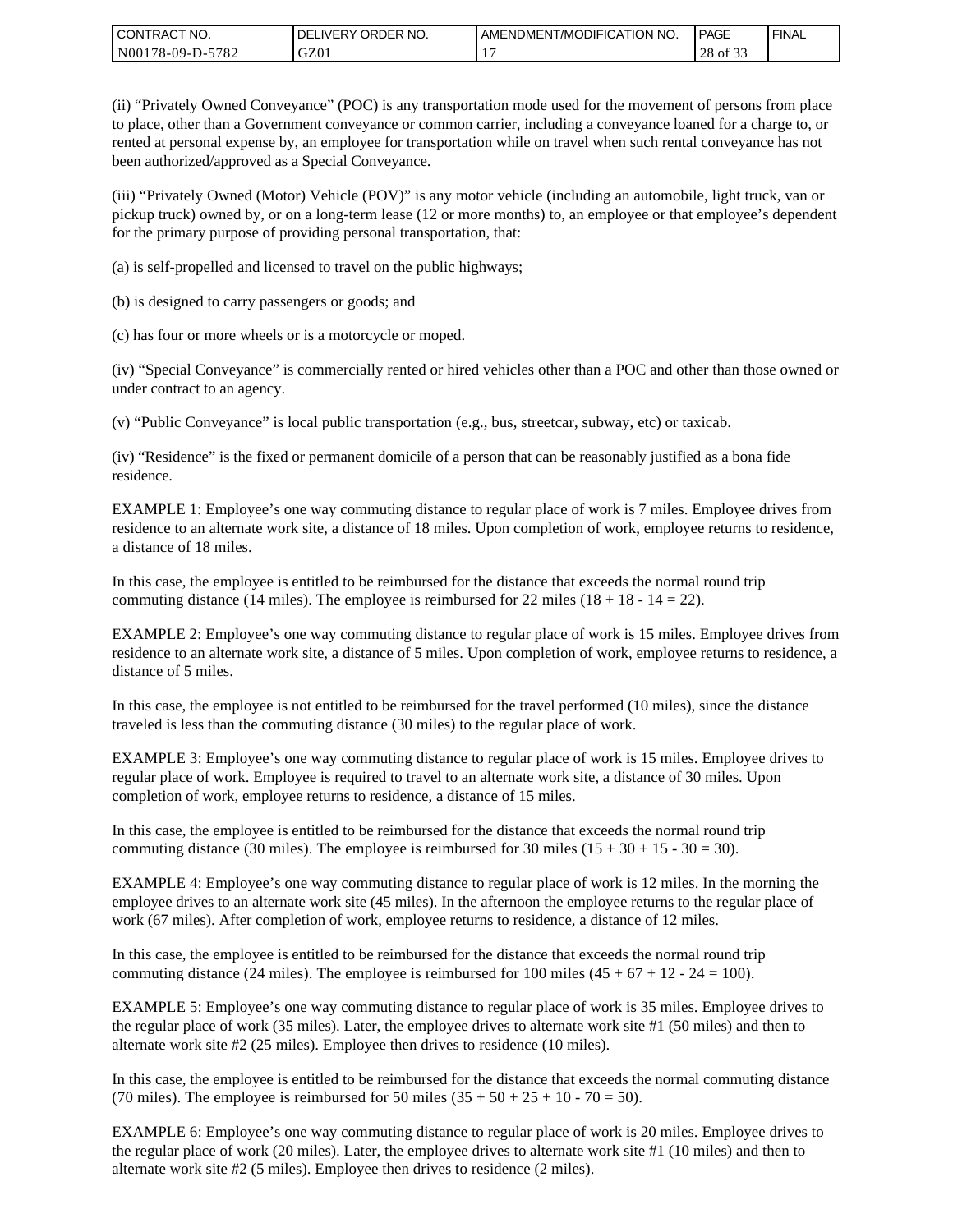| <b>CONTRACT NO.</b> | ' ORDER NO.<br><b>DELIVERY</b> | I AMENDMENT/MODIFICATION NO. | PAGE        | ' FINAL |
|---------------------|--------------------------------|------------------------------|-------------|---------|
| N00178-09-D-5782    | GZ01                           |                              | 29<br>of 33 |         |

In this case, the employee is not entitled to be reimbursed for the travel performed (37 miles), since the distance traveled is less than the commuting distance (40 miles) to the regular place of work.

#### H-355 CONTRACTOR IDENTIFICATION (DEC 1999)

(a) Contractor employees must be clearly identifiable while on Government property by wearing appropriate badges.

(b) Contractor employees are required to clearly identify themselves and the company they work for whenever making contact with Government personnel by telephone or other electronic means.

H-359 LIMITED RELEASE OF CONTRACTOR CONFIDENTIAL BUSINESS INFORMATION (CBI) (NOV 2003)

#### (a) Definition.

"Confidential business information," as used in this clause, is defined as all forms and types of financial, business, scientific, technical, economic, or engineering information, including patterns, plans, compilations, program devices, formulas, designs, prototypes, methods, techniques, processes, procedures, programs, or codes, whether tangible or intangible, and whether or how stored, compiled, or memorialized physically, electronically, graphically, photographically, or in writing if -- (1) the owner thereof has taken reasonable measures to keep such information secret, and (2) the information derives independent economic value, actual or potential from not being generally known to, and not being readily ascertainable through proper means by, the public. Confidential business information may include technical data as that term is defined in DFARS §§ 252.227-7013(a)(14),  $252.227-7015(a)(4)$ , and  $252.227-7018(a)(19)$ . It may also include computer software as that term is defined in DFARS §§ 252.227-7014(a)(4) and 252.227-7018(a)(4).

(b) The Space and Naval Warfare Systems Command (SPAWAR) may release to individuals employed by SPAWAR support contractors and their subcontractors confidential business information submitted by the contractor or its subcontractors pursuant to the provisions of this contract. Business information that would ordinarily be entitled to confidential treatment may be included in the information released to these individuals. Accordingly, by submission of a proposal or execution of this contract, the offeror or contractor and its subcontractors consent to a limited release of its confidential business information.

(c) Circumstances where SPAWAR may release the contractor's or subcontractors' confidential business information include the following:

(1) To other SPAWAR contractors and subcontractors, and their employees tasked with assisting SPAWAR in handling and processing information and documents in the administration of SPAWAR contracts, such as file room management and contract closeout.

(2) To SPAWAR contractors and subcontractors, and their employees tasked with assisting SPAWAR in accounting support services, including access to cost-reimbursement vouchers.

(3) To SPAWAR contractors and subcontractors, and their employees tasked with assisting SPAWAR in crafting performance work statements, assisting with the evaluation of task order cost/technical proposals and assembling performance metrics information.

(d) SPAWAR recognizes its obligation to protect the contractor and its subcontractors from competitive harm that could result from the release of such information. SPAWAR will permit the limited release of confidential business information under paragraphs  $(c)(1)$ ,  $(c)(2)$  and  $(c)(3)$  only under the following conditions:

(1) SPAWAR determines that access is required by other SPAWAR contractors and their subcontractors to perform the tasks described in paragraphs  $(c)(1)$ ,  $(c)(2)$  and  $(c)(3)$ ,

(2) Access to confidential business information is restricted to individuals with a bona fide need to possess,

(3) Contractors, their subcontractors, and their employees who are granted access to confidential business information have signed an appropriate non-disclosure agreement requiring them to provide the same level of protection to confidential business information that would be provided by SPAWAR employees,

(4) Contractors and their subcontractors having access to confidential business information have agreed under their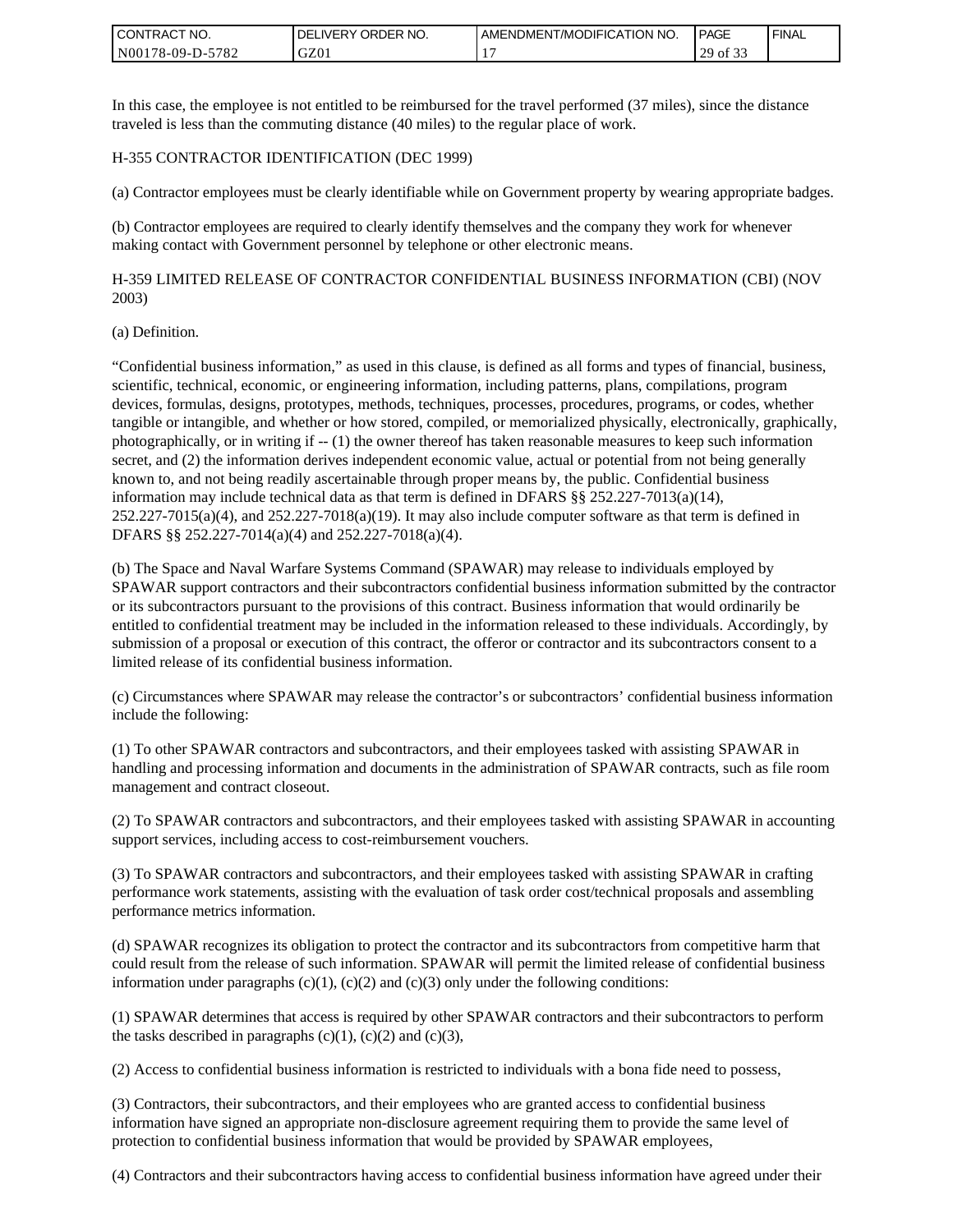| <b>CONTRACT NO.</b> | ' ORDER NO.<br><b>DELIVERY</b> | AMENDMENT/MODIFICATION NO. | <b>PAGE</b>            | ' FINAL |
|---------------------|--------------------------------|----------------------------|------------------------|---------|
| N00178-09-D-5782    | GZ01                           |                            | 0.22<br>30<br>ΟĪ<br>ີ່ |         |

contract or a separate corporate non-disclosure agreement to provide the same level of protection to confidential business information that would be provided by SPAWAR employees, and

(5) SPAWAR contractors and their subcontractors performing the tasks described in paragraphs  $(c)(1)$ ,  $(c)(2)$  or  $(c)(3)$ have agreed under their contract or a separate non-disclosure agreement to not use confidential business information for any purpose other than performing the tasks described in paragraphs  $(c)(1)$ ,  $(c)(2)$  and  $(c)(3)$ .

(e) SPAWAR's responsibilities under the Freedom of Information Act are not affected by this clause.

(f) If SPAWAR satisfies the conditions listed in paragraph (d), the contractor and its subcontractors agree to indemnify and hold harmless the Government, its agents, and employees from every claim or liability, including attorneys fees, court costs, and expenses, arising out of, or in any way related to, the misuse or unauthorized modification, reproduction, release, display, or disclosure of confidential business information provided by the contractor to the Government.

(g) The contractor agrees to include, and require inclusion of, this clause in all subcontracts at any tier that requires the furnishing of confidential business information.

#### ORGANIZATIONAL CONFLICT OF INTEREST (NAVSEA) (JUL 2000) (RESTATED FROM BASIC CONTRACT)

(a) "Organizational Conflict of Interest" means that because of other activities or relationships with other persons, a person is unable or potentially unable to render impartial assistance or advice to the Government, or the person's objectivity in performing the contract work is or might be otherwise impaired, or a person has an unfair competitive advantage. "Person" as used herein includes Corporations, Partnerships, Joint Ventures, and other business enterprises.

(b) The Contractor warrants that to the best of its knowledge and belief, and except as otherwise set forth in the contract, the Contractor does not have any organizational conflict of interest(s) as defined in paragraph (a).

(c) It is recognized that the effort to be performed by the Contractor under this contract may create a potential organizational conflict of interest on the instant contract or on a future acquisition. In order to avoid this potential conflict of interest, and at the same time to avoid prejudicing the best interest of the Government, the right of the Contractor to participate in future procurement of equipment and/or services that are the subject of any work under this contract shall be limited as described below in accordance with the requirements of FAR 9.5.

(d) (1) The Contractor agrees that it shall not release, disclose, or use in any way that would permit or result in disclosure to any party outside the Government any information provided to the Contractor by the Government during or as a result of performance of this contract. Such information includes, but is not limited to, information submitted to the Government on a confidential basis by other persons. Further, the prohibition against release of Government provided information extends to cover such information whether or not in its original form, e.g., where the information has been included in Contractor generated work or where it is discernible from materials incorporating or based upon such information. This prohibition shall not expire after a given period of time.

(2) The Contractor agrees that it shall not release, disclose, or use in any way that would permit or result in disclosure to any party outside the Government any information generated or derived during or as a result of performance of this contract. This prohibition shall expire after a period of three years after completion of performance of this contract.

(3) The prohibitions contained in subparagraphs  $(d)(1)$  and  $(d)(2)$  shall apply with equal force to any affiliate of the Contractor, any subcontractor, consultant, or employee of the Contractor, any joint venture involving the Contractor, any entity into or with which it may merge or affiliate, or any successor or assign of the Contractor. The terms of paragraph (f) of this Special Contract Requirement relating to notification shall apply to any release of information in contravention of this paragraph (d).

(e) The Contractor further agrees that, during the performance of this contract and for a period of three years after completion of performance of this contract, the Contractor, any affiliate of the Contractor, any subcontractor, consultant, or employee of the Contractor, any joint venture involving the Contractor, any entity into or with which it may subsequently merge or affiliate, or any other successor or assign of the Contractor, shall not furnish to the United States Government, either as a prime contractor or as a subcontractor, or as a consultant to a prime contractor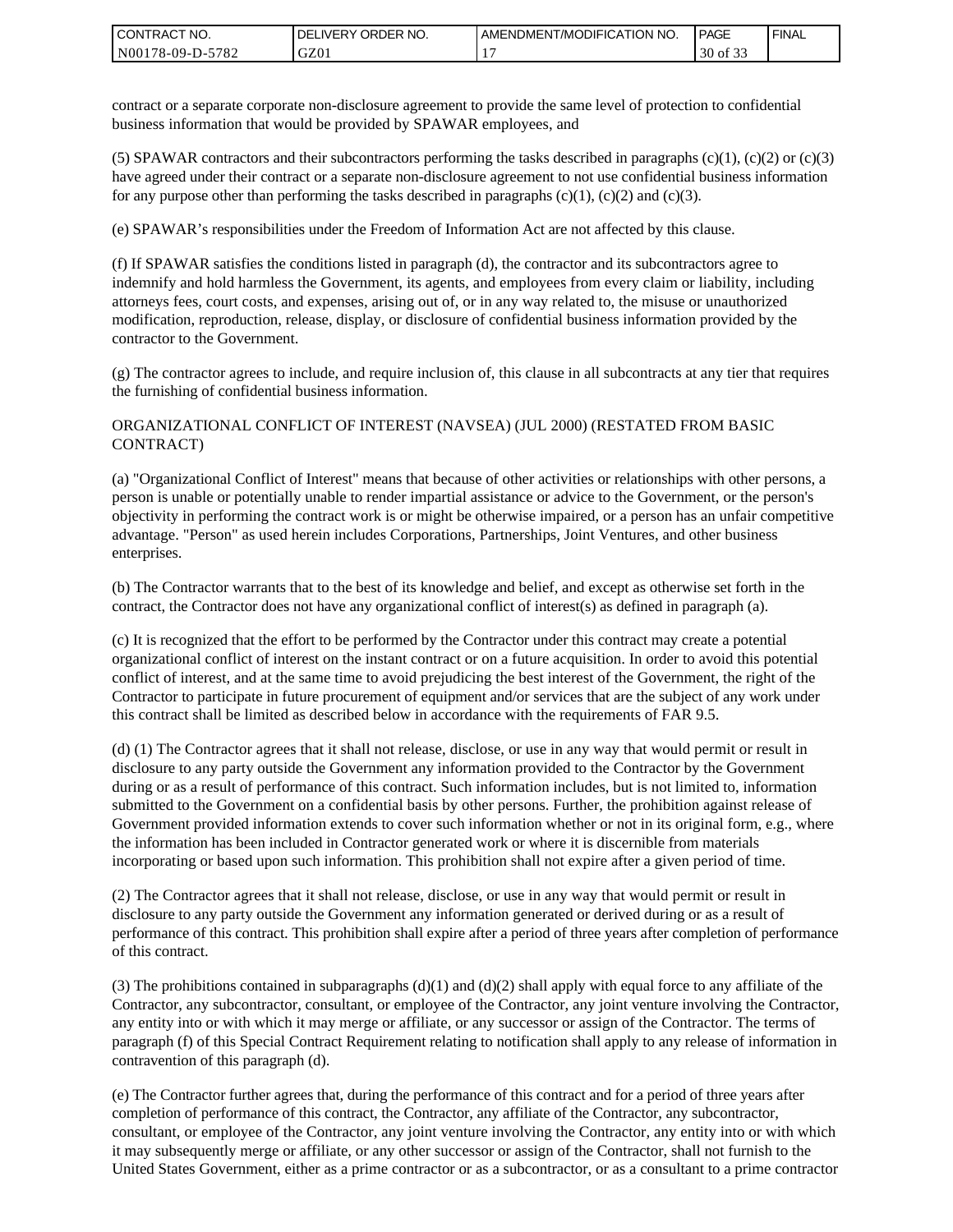| l CON <sup>-</sup><br>'TRACT NO. | ORDER<br>NO.<br>DELI<br>.IVERY | AMENDMENT/MODIFICATION NO. | <b>PAGE</b>              | ' FINAL |
|----------------------------------|--------------------------------|----------------------------|--------------------------|---------|
| 5782<br>N00178-09-D-5            | GZ01                           |                            | 0.25<br>ΟĪ<br><u>. .</u> |         |

or subcontractor, any system, component or services which is the subject of the work to be performed under this contract. This exclusion does not apply to any recompetition for those systems, components or services furnished pursuant to this contract. As provided in FAR 9.505-2, if the Government procures the system, component, or services on the basis of work statements growing out of the effort performed under this contract, from a source other than the contractor, subcontractor, affiliate, or assign of either, during the course of performance of this contract or before the three year period following completion of this contract has lapsed, the Contractor may, with the authorization of the SeaPort/Task Order Contracting Officer, participate in a subsequent procurement for the same system, component, or service. In other words, the Contractor may be authorized to compete for procurement(s) for systems, components or services subsequent to an intervening procurement.

(f) The Contractor agrees that, if after award, it discovers an actual or potential organizational conflict of interest, it shall make immediate and full disclosure in writing to the SeaPort/Task Order Contracting Officer. The notification shall include a description of the actual or potential organizational conflict of interest, a description of the action which the Contractor has taken or proposes to take to avoid, mitigate, or neutralize the conflict, and any other relevant information that would assist the SeaPort/Task Order Contracting Officer in making a determination on this matter. Notwithstanding this notification, the Government may terminate the contract/Task Orders for the convenience of the Government if determined to be in the best interest of the Government.

(g) Notwithstanding paragraph (f) above, if the Contractor was aware, or should have been aware, of an organizational conflict of interest prior to the award of this contract or becomes, or should become, aware of an organizational conflict of interest after award of this contract and does not make an immediate and full disclosure in writing to the SeaPort/Task Order Contracting Officer, the Government may terminate this contract/task orders for default.

(h) If the Contractor takes any action prohibited by this requirement or fails to take action required by this requirement, the Government may terminate this contract for default.

(i) The SeaPort/Task Order's Contracting Officer's decision as to the existence or nonexistence of an actual or potential organizational conflict of interest shall be final.

(j) Nothing in this requirement is intended to prohibit or preclude the Contractor from marketing or selling to the United States Government its product lines in existence on the effective date of this contract; nor, shall this requirement preclude the Contractor from participating in any research and development or delivering any design development model or prototype of any such equipment. Additionally, sale of catalog or standard commercial items are exempt from this requirement.

(k) The Contractor shall promptly notify the Contracting Officer, in writing, if it has been tasked to evaluate or advise the Government concerning its own products or activities or those of a competitor in order to ensure proper safeguards exist to guarantee objectivity and to protect the Government's interest.

(l) The Contractor shall include this requirement in subcontracts of any tier which involve access to information or situations/conditions covered by the preceding paragraphs, substituting "subcontractor" for "contractor" where appropriate.

(m) The rights and remedies described herein shall not be exclusive and are in addition to other rights and remedies provided by law or elsewhere included in the basic contract or this task order.

(n) Compliance with this requirement is a material requirement of the basic contract and this task order.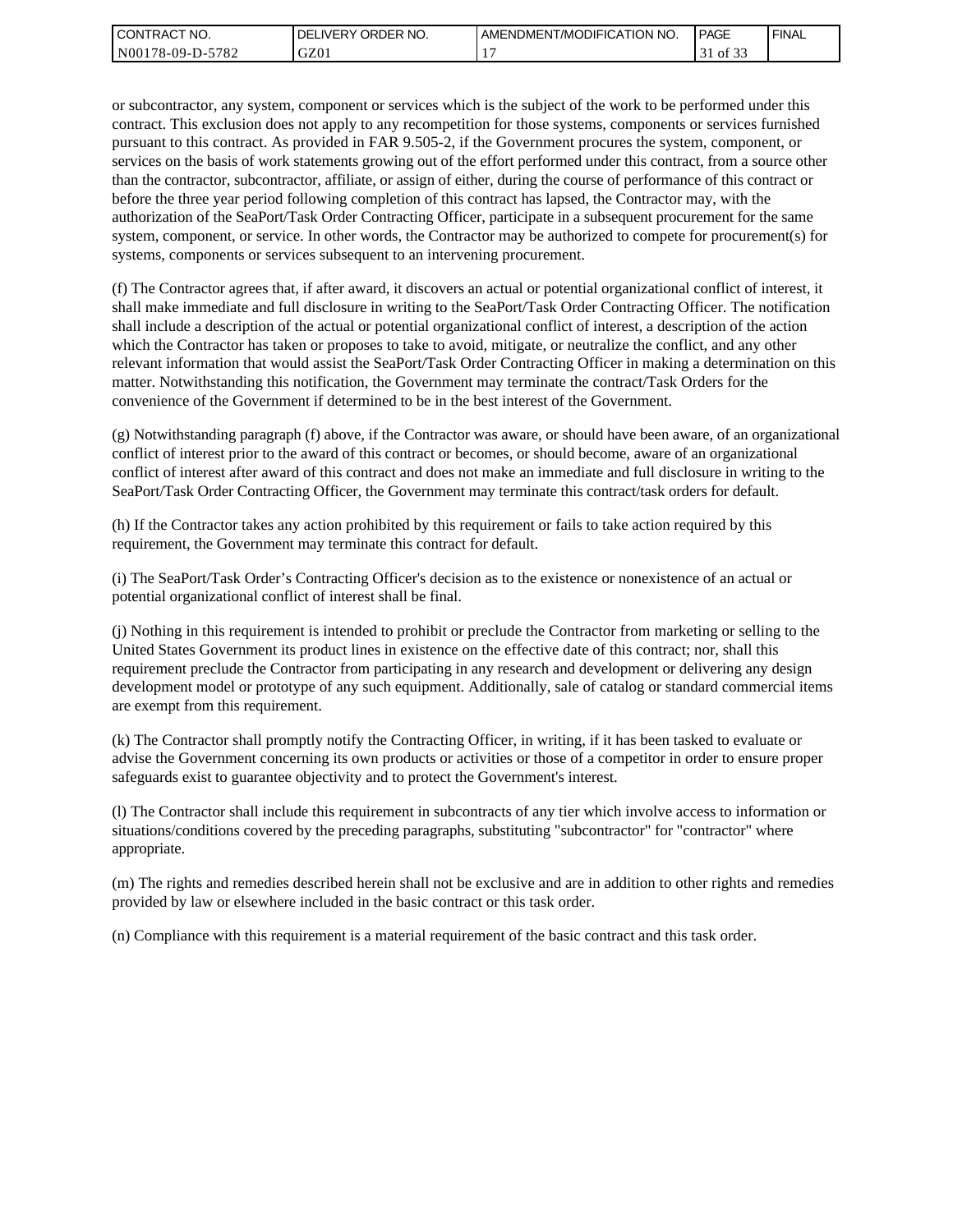| CONTRACT NO.     | ORDER <sup>'</sup><br>NO.<br><b>DELIVERY</b> | AMENDMENT/MODIFICATION NO. | PAGE                  | <b>FINAL</b> |
|------------------|----------------------------------------------|----------------------------|-----------------------|--------------|
| N00178-09-D-5782 | GZ01                                         |                            | $\sim$<br>of 33<br>32 |              |

# **SECTION I CONTRACT CLAUSES**

52.217-9 OPTION TO EXTEND THE TERM OF THE CONTRACT (MAR 2000)

(a) The Government may extend the term of this task order by written notice to the Contractor on or before the expiration of the task order; provided, that the Government gives the Contractor a preliminary written notice of its intent to extend at least 60 days before the task order expires. The preliminary notice does not commit the Government to an extension.

(b) If the Government exercises this option, the extended task order shall be considered to include this option clause.

(c) The total duration of this task order, including the exercise of any options under this clause, shall not exceed five years.

### 52.219-14 LIMITATIONS OF SUBCONTRACTING (DEC 1996)

Authorized subcontractors:

Nortel Government Solutions, Inc

Mandex, Inc.

Planned Systems International, Inc.

Dependable global Solutions, Inc

Cyber Squared, Inc.